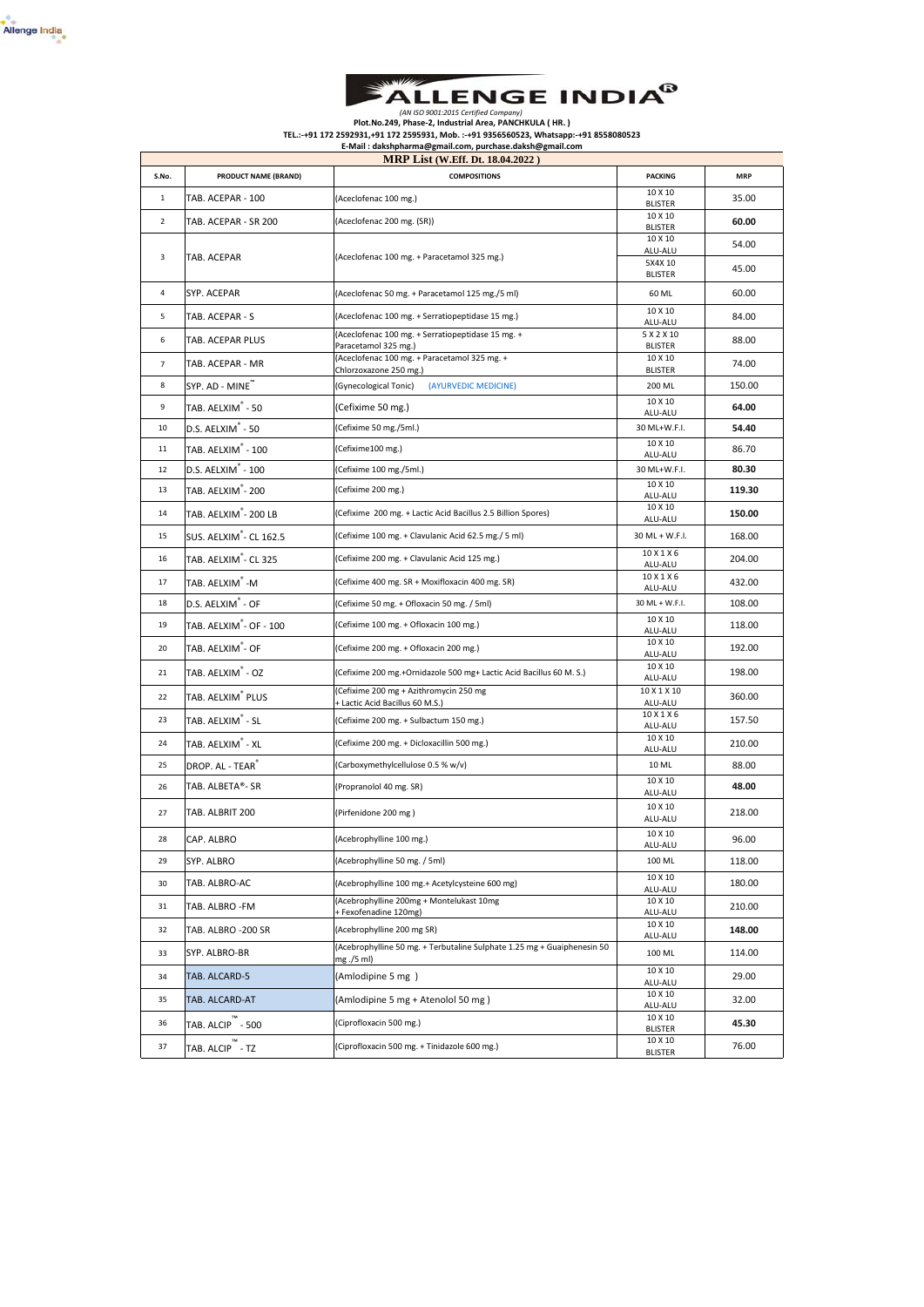

| S.No. | PRODUCT NAME (BRAND)                 | <b>COMPOSITIONS</b>                                                                      | <b>PACKING</b>               | <b>MRP</b> |
|-------|--------------------------------------|------------------------------------------------------------------------------------------|------------------------------|------------|
| 38    | CAP. ALDOGEST - 200                  | (Natural Micronised Progesterone 200 mg.)                                                | 3 X 10<br><b>BLISTER</b>     | 299.00     |
| 39    | TAB. ALDOGEST <sup>"</sup> - 300 SR  | (Natural Micronised Progesterone 300 mg. SR)                                             | 10 X 10<br>ALU-ALU           | 380.00     |
| 40    | CAP. ALDOSIN**                       | (Silodosin 8 mg)                                                                         | 10 X 10<br>ALU-ALU           | 253.00     |
| 41    | CAP. ALDOSIN - D                     | (Silodosin 8.0 mg + Dutasteride 0.5 mg)                                                  | 10 X 10<br>ALU-ALU           | 285.00     |
| 42    | INJ. ALEFEN® - AQ                    | (Diclofenac Sodium 75 mg. / ml.)                                                         | 10 X 5 X 1 ML                | 23.40      |
| 43    | INJ.ALEFOX IV                        | (Levofloxacin 500 mg + Dextrose 5 gm)                                                    | 100 ML                       | 138.00     |
| 44    | <b>TAB. ALEFOX<sup>"</sup> - 250</b> | (Levofloxacin 250 mg.)                                                                   | 10 X 10<br>ALU-ALU           | 54.80      |
| 45    | TAB. ALEFOX <sup>"</sup> - 500       | (Levofloxacin 500 mg.)                                                                   | 10 X 10<br>ALU-ALU           | 100.00     |
| 46    | <b>TAB. ALEFOX<sup>"</sup> - 750</b> | (Levofloxacin 750 mg.)                                                                   | 10 X 10<br>ALU-ALU           | 135.90     |
| 47    | TAB. ALEFOX <sup>"</sup> - OZ        | (Levofloxacin 250 mg. + Ornidazole 500 mg.)                                              | 10 X 10<br><b>BLISTER</b>    | 120.00     |
| 48    | SUP. ALEFOX - OZ                     | (Levofloxacin 125 mg. + Ornidazole 125 mg./5 ml)                                         | 30 ML                        | 70.00      |
| 49    | TAB. ALFANAGE®                       | (Alfuzosin HCL 10mg + Dutasteride 0.5mg)                                                 | 10 X 10<br>ALU-ALU           | 140.00     |
| 50    | SUP. ALICIN - 100                    | (Azithromycin 100 mg/5 ml)                                                               | 30 ML                        | 72.00      |
| 51    | SUP. ALICIN - 200                    | (Azithromycin 200 mg. / 5ml.)                                                            | 30 ML                        | 114.90     |
| 52    | TAB. ALICIN - 250                    | (Azithromycin 250 mg.)                                                                   | 10 X 1 X 6<br><b>BLISTER</b> | 78.60      |
| 53    | TAB. ALICIN - 500                    | (Azithromycin 500 mg.)                                                                   | 10 X 1 X 3<br><b>BLISTER</b> | 79.35      |
| 54    | TAB. ALICIN - 500 LB                 | (Azithromycin 500 mg.+ Lactic Acid Bacillus 60 M.S.)                                     | 10 X 5<br><b>BLISTER</b>     | 140.00     |
| 55    | INJ. ALIDEC <sup>™</sup> - 25        | (Nandrolone Decanoate 25 mg.) (with dispo pack)                                          | 1 ML                         | 98.00      |
| 56    | INJ. ALIDEC <sup>"</sup> - 50        | (Nandrolone Decanoate 50 mg.) (with dispo pack)                                          | 1 ML                         | 172.00     |
| 57    | INJ. ALIDEC <sup>"</sup> -100        | (Nandrolone Decanoate 100 mg.) (with dispo pack)                                         | 1 ML                         | 240.00     |
| 58    | OINT. ALIDERM <sup>"</sup> - G       | (Clotrimazole 1.00% w/w + Neomycin 0.50% w/w<br>+ Beclomethasone Dipropionate 0.25% w/w) | 10 GM                        | 78.00      |
| 59    | TAB. ALIDROX-A                       | (Doxycycline Hydrochloride 100 mg + Ambroxol 75 mg (SR))                                 | 10X10                        | 140.00     |
| 60    | TAB. ALIDROX-LB                      | (Doxycycline Hydrochloride 100 mg + Lactic Acid Bacillus 5 M.S.)                         | 10X10                        | 128.00     |
| 61    | INJ. ALIPEM <sup>"</sup> - 125       | (Meropenem 125 mg)                                                                       | VAIL+W.F.I.                  | 330.00     |
| 62    | INJ. ALIPEM <sup>"</sup> -250        | (Meropenem 250 mg.)                                                                      | VAIL+W.F.I.                  | 448.00     |
| 63    | INJ. ALIPEM <sup>"</sup> - 500       | (Meropenem 500 mg.)                                                                      | VAIL+W.F.I.                  | 1050.00    |
| 64    | INJ. ALIPEM <sup>"</sup> - 1000      | (Meropenem 1000 mg.)                                                                     | VAIL+W.F.I.                  | 1540.00    |
| 65    | TAB. ALISTRON                        | (Norethisterone 5 mg.)                                                                   | 10 X 10<br>ALU-ALU           | 63.50      |
| 66    | INJ. ALITHER® 1ml                    | (a-ß Arteether 75 mg. /ml) (with dispo pack)                                             | 3 X 1 ML                     | 54.00      |
| 67    | INJ. ALITHER® 2ml                    | (a-ß Arteether 75 mg. /ml) (with dispo pack)                                             | 3 X 2 ML                     | 98.00      |
| 68    | INJ. ALITHER® 2ml                    | (a-ß Arteether 75 mg. /ml)                                                               | 3 X 2 ML                     | 88.00      |
| 69    | TAB. ALITHER®                        | (Artemether 20 mg. + Lumefantrine 120 mg.)                                               | 1 X 8                        | 109.60     |
| 70    | D.SUSP. ALITHER®                     | (Artemether 40 mg. + Lumefantrine 240 mg./5 ml)                                          | 30 ML                        | 168.00     |
| 71    | TAB. ALITHER® FORTE                  | (Artemether 80 mg. + Lumefantrine 480 mg.)                                               | 10 X 1 X 6<br>ALU-ALU        | 162.00     |
| 72    | INJ. ALITOP® - 80                    | (Tobramycin 80 mg./2 ml)                                                                 | 2 ML                         | 94.00      |
| 73    | INJ. ALITOP® - CZ**                  | (Ceftazidime 1000 mg. + Tobramycin 120 mg.)                                              | VAIL                         | 318.00     |
| 74    | TAB. ALIZOL® - 40                    | (Pantoprazole 40 mg.)                                                                    | 10 X 10<br>ALU-ALU           | 64.00      |
| 75    | INJ. ALIZOL® - 40                    | (Pantoprazole 40 mg.)                                                                    | VAIL+<br>SO.CHLO.            | 55.30      |
| 76    | CAP. ALIZOL® - CT                    | (Pantoprazole 40 mg. + Cinitapride 3 mg. SR)                                             | 10 X 10<br>ALU-ALU           | 185.00     |
| 77    | CAP. ALIZOL® - DSR                   | (Pantoprazole 40 mg. + Domperidone 30 mg. SR)                                            | 10 X 10<br>ALU-ALU           | 105.00     |
| 78    | CAP. ALIZOL® -LS                     | (Pantoprazole Sodium 40 mg + levosulpride 75 mg.)                                        | 10 X 10<br>ALU-ALU           | 158.00     |
| 79    | TAB. ALPRED - 4                      | (Methylprednisolone 4 mg)                                                                | 10 X 10<br>ALU-ALU           | 52.00      |
| 80    | TAB. ALPRED - 8                      | (Methylprednisolone 8 mg)                                                                | 10 X 10<br>ALU-ALU           | 63.30      |
| 81    | INJ. ALPRED - 80                     | (Methylprednisolone Acetate 80 mg /ml)                                                   | 2 ML                         | 125.80     |
|       |                                      |                                                                                          |                              |            |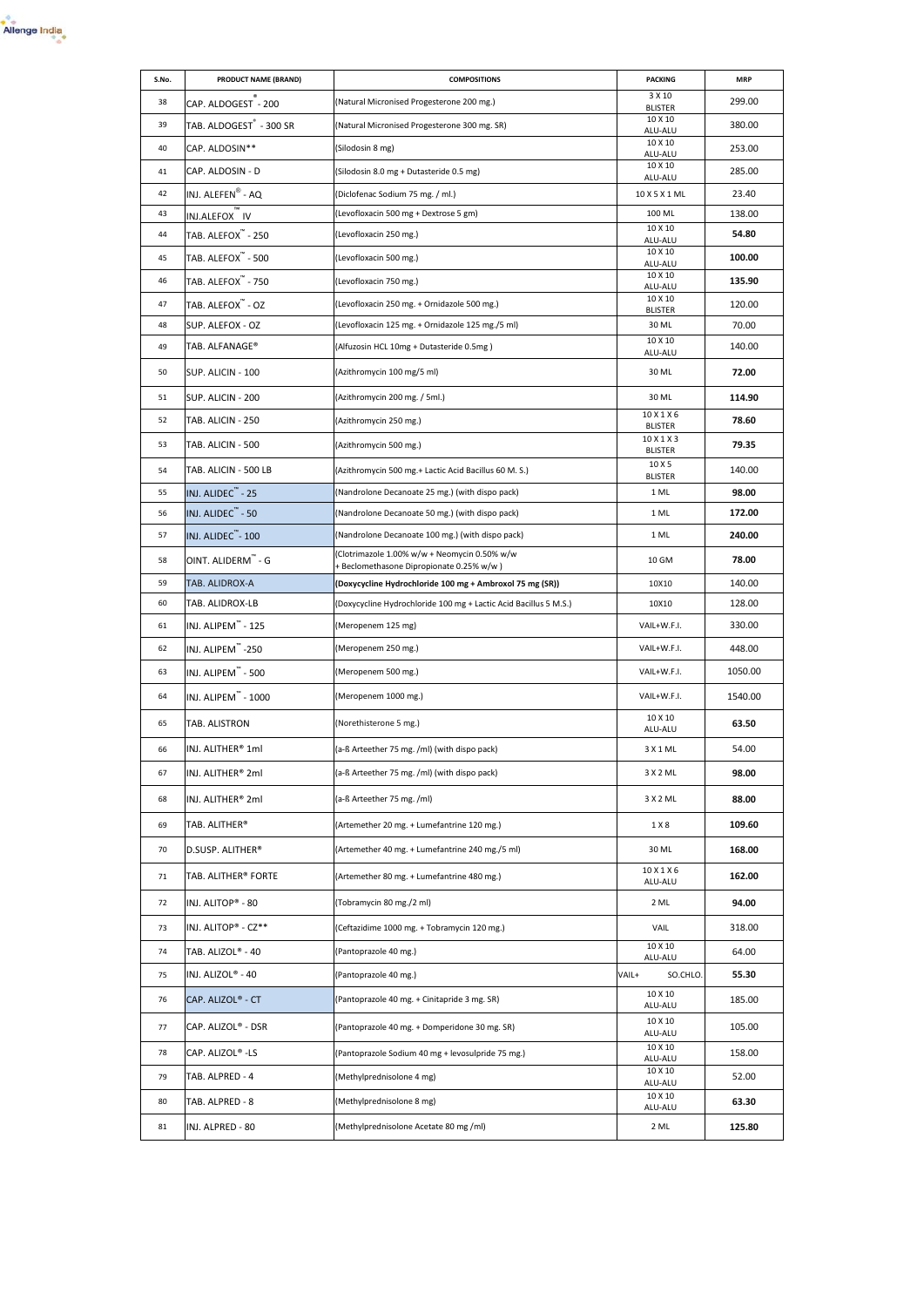

| S.No. | PRODUCT NAME (BRAND)                 | <b>COMPOSITIONS</b>                                                                                                                                                                                                                                                                                                                                        | <b>PACKING</b>            | <b>MRP</b> |
|-------|--------------------------------------|------------------------------------------------------------------------------------------------------------------------------------------------------------------------------------------------------------------------------------------------------------------------------------------------------------------------------------------------------------|---------------------------|------------|
| 82    | DROP. ALSPAS                         | (Dicyclomine 10 mg. + Dimethicone 40 mg /ml)                                                                                                                                                                                                                                                                                                               | 30 ML + DROPPER           | 54.00      |
| 83    | TAB. ALSPAS                          | (Mefenamic acid 500 mg + Dicyclomine 20 mg)                                                                                                                                                                                                                                                                                                                | 10 X 10<br><b>BLISTER</b> | 52.00      |
| 84    | INJ. ALSPAS                          | (Drotaverine 40 mg/2ml)                                                                                                                                                                                                                                                                                                                                    | 10 X 2 ML                 | 24.00      |
| 85    | TAB. ALSPAS - D                      | (Drotaverine HCL 40 mg. + Mefenamic Acid 250 mg.)                                                                                                                                                                                                                                                                                                          | 10 X 10<br><b>BLISTER</b> | 54.00      |
| 86    | CAP. ALSTON                          | (Lithotriptic & Alkalizer)<br>(AYURVEDIC MEDICINE)                                                                                                                                                                                                                                                                                                         | 30 CAP. DIBBI             | 135.00     |
| 87    | DROP. ALTRIC                         | (Cyproheptadine 1.5 mg. / ml.)                                                                                                                                                                                                                                                                                                                             | 30 ML + DROPPER           | 54.00      |
| 88    | SYP. ALTRIC                          | (Tricholine Citrate 500 mg. /10 ml)                                                                                                                                                                                                                                                                                                                        | 200 ML                    | 86.00      |
| 89    | SYP. ALTRIC PLUS                     | (Cyproheptadine 2 mg. + Tricholine Citrate 275 mg. +<br>sorbitol 2 mg / 5ml)                                                                                                                                                                                                                                                                               | 200 ML                    | 120.00     |
| 90    | SYP. ALTEX"- PD                      | (Ambroxol Hydrochloride 15 mg + Levosalbutamol Sulphate 0.5 mg +<br>Guaiphenesin 50 mg/5 ml)                                                                                                                                                                                                                                                               | 100 ML                    | 98.00      |
| 91    | SYP. ALTEX <sup>"</sup> (Suger Free) | (Ambroxol Hydrochloride 30 mg. + Levosalbutamol Sulphate 1 mg<br>+Guaiphenesin 50 mg/5 ml)                                                                                                                                                                                                                                                                 | 100 ML                    | 115.00     |
| 92    | SYP. ALTEX <sup>"</sup>              | (Ambroxol Hydrochloride 30 mg. + Levosalbutamol Sulphate 1 mg<br>+Guaiphenesin 50 mg/5 ml)                                                                                                                                                                                                                                                                 | 100 ML                    | 98.00      |
| 93    | DROP. ALTEX <sup>"</sup>             | (Ambroxol HCI 7.5 mg + Levosalbutamol 0.25 mg + Guaiphenesion 12.5<br>mg/1 ml)                                                                                                                                                                                                                                                                             | 30 ML + DROPPER           | 54.00      |
| 94    | SOL. ALTEX IB                        | (Levosalbutamol 1.25 mg &Ipratropium Bromide 500 mcg / 2.5 ml Respiratory<br>Solution )                                                                                                                                                                                                                                                                    | 4 X 5 X 2.5ML             | 28.00      |
| 95    | TAB. ALTIMEF <sup>"*</sup>           | (Mefloquine 250 mg)                                                                                                                                                                                                                                                                                                                                        | 10 X 6<br>ALU-ALU         | 321.60     |
| 96    | INJ. ALTINATE <sup>™</sup>           | (Artesunate 60 mg.)                                                                                                                                                                                                                                                                                                                                        | VAIL+SO.CH.+SO.BI.        | 185.00     |
| 97    | INJ. ALTINATE <sup>"</sup> -120**    | (Artesunate 120 mg.)                                                                                                                                                                                                                                                                                                                                       | VAIL+SO.CH.+SO.BI.        | 260.00     |
| 98    | ALTINATE™KIT                         | (Sulphadoxine 500 mg. + Pyrimethamine 25 mg. + Artesunate 200 mg.)                                                                                                                                                                                                                                                                                         | 1 KIT                     | 189.00     |
| 99    | TAB. ALTONIN-100 SR                  | (Nitrofurantoin 100 mg SR)                                                                                                                                                                                                                                                                                                                                 | 10 X 10<br>ALU-ALU        | 136.00     |
| 100   | SUP. ALUMAC®                         | (Phenylephrine 5 mg + Paracetamol 125mg + CPM 0.5mg<br>+ Sodium Citrate 60mg + Menthol 1mg/5 ml)                                                                                                                                                                                                                                                           | 60 ML                     | 60.00      |
| 101   | SOAP ALVID"                          | (Aloe Vera + Glycerin + Vitamin E)                                                                                                                                                                                                                                                                                                                         | 75 GM                     | 96.00      |
| 102   | SUS. ALVIX - PLUS                    | (Levamisole Hydrochloride 50 mg + Albendazole 200 mg)                                                                                                                                                                                                                                                                                                      | 10 ML                     | 35.00      |
| 103   | DROPS. ALWAX <sup>™</sup> - AC       | (Gentamicin 0.3% w/v + Beclomethasone Dipropionate 0.025% w/v +<br>clotrimazole 1% w/v + Lignocaine Hcl 2% w/v)                                                                                                                                                                                                                                            | 5 ML                      | 65.00      |
| 104   | TAB. ALZIBIT <sup>"</sup>            | (Trypsin & Chymotrypsin 50000 armour units)                                                                                                                                                                                                                                                                                                                | 10 X 10<br>ALU-ALU        | 80.00      |
| 105   | TAB. ALZIBIT <sup>"</sup> - D        | (Trypsin & Chymotrypsin 50000 armour units + Diclofenac Pot. 50 mg.)                                                                                                                                                                                                                                                                                       | 10 X 10<br>ALU-ALU        | 85.00      |
| 106   | TAB. ALZIBIT FORTE                   | (Trypsin 48 mg. + Bromelain 90 mg. + Rutoside 100 mg. + Aceclofenac 100<br>mg.)                                                                                                                                                                                                                                                                            | 10 X 10<br>ALU-ALU        | 168.00     |
| 107   | TAB. ALZIBIT <sup>"</sup> - PLUS     | (Trypsin & Chymotrypsin 50000 armour units<br>+ Aceclofenac 100 mg. + Paracetamol 325 mg)                                                                                                                                                                                                                                                                  | 10 X 10<br><b>BLISTER</b> | 120.00     |
| 108   | TAB. ALZINE - D                      | (Domperidone 15 mg. + Cinnarzine 20 mg.)                                                                                                                                                                                                                                                                                                                   | 10 X 10<br><b>BLISTER</b> | 54.00      |
| 109   | INJ. ANTINAG - 100                   | (Amikacin 100 mg.)                                                                                                                                                                                                                                                                                                                                         | 1 X 2 ML                  | 28.00      |
| 110   | INJ. ANTINAG - 250                   | (Amikacin 250 mg.)                                                                                                                                                                                                                                                                                                                                         | 1 X 2 ML                  | 48.00      |
| 111   | INJ. ANTINAG - 500                   | (Amikacin 500 mg.)                                                                                                                                                                                                                                                                                                                                         | 1 X 2 ML                  | 84.00      |
| 112   | OIL. ARTHIN                          | (Pain Relief Oil)<br>(AYURVEDIC MEDICINE)                                                                                                                                                                                                                                                                                                                  | 60 ML                     | 96.00      |
| 113   | OINT. ARTHIN -PLUS                   | (Linseed Oil 3.00% w/w + Diclofenac Diethylamine 1.16% w/w + Methyl<br>Salicylate 10.00% w/w + Menthol 5.00% w/w<br>+ Benzyl Alcohol 1.00% w/w)                                                                                                                                                                                                            | 30 GM                     | 92.00      |
| 114   | TAB. ATODAC <sup>"</sup> - 600 ER    | (Etodolac 600 mg)                                                                                                                                                                                                                                                                                                                                          | 10 X 10<br>ALU-ALU        | 252.00     |
| 115   | OINT. AVIDINE - MS                   | (Povidone Iodine 5% w/w + Metronidazole 1% w/w<br>+ Sucralfate 7 % w/w )                                                                                                                                                                                                                                                                                   | 20 GM                     | 72.00      |
| 116   | OINT. AVIDINE - O                    | (Povidone Iodine 5% ww + Ornidazole 1% w/w)                                                                                                                                                                                                                                                                                                                | 20 GM                     | 72.00      |
| 117   | TAB. AVERTIN-12                      | (Ivermectin 12 mg)                                                                                                                                                                                                                                                                                                                                         | 10 X 3                    | 84.00      |
| 118   | TAB. AXIN <sup>"</sup> - 375 LA      | (Cephalexin 375 mg)                                                                                                                                                                                                                                                                                                                                        | 10 X 10<br>ALU-ALU        | 148.00     |
| 119   | TAB. AXIN™ - 750                     | (Cephalexin 750 mg)                                                                                                                                                                                                                                                                                                                                        | 10 X 10<br>ALU-ALU        | 260.00     |
| 120   | CAP. AXTOX®                          | (Vit. A 5000 iu + Vit. E 25 iu + Vit. C 100 mg + Thiamin Mononitrate 10 mg +<br>Riboflavin 10 mg + Pyridoxine Hcl 3 mg+ Cyanocobalamin 5 mcg+ Folic Acid<br>1 mg+ Nicotinamide 50 mg+ Calcium Pantothenate 12.5 mg + Zinc Sulphate<br>15 mg+ Cupric Sulphate 2.5 mg+ Selenium Dioxide 60 mcg + Manganese<br>Sulphate 1.4 mg<br>+ Chromium Chloride 65 mcg) | 5 X 3 X 10<br>ALU-ALU     | 92.00      |
| 121   | SYP. AXTOX®                          | (L-Lysine With Multivitamin Syrup)                                                                                                                                                                                                                                                                                                                         | 200 ML                    | 130.00     |
| 122   | SYP. AXTOX®                          | (L-Lysine With Multivitamin Syrup)                                                                                                                                                                                                                                                                                                                         | 450 ML                    | 220.00     |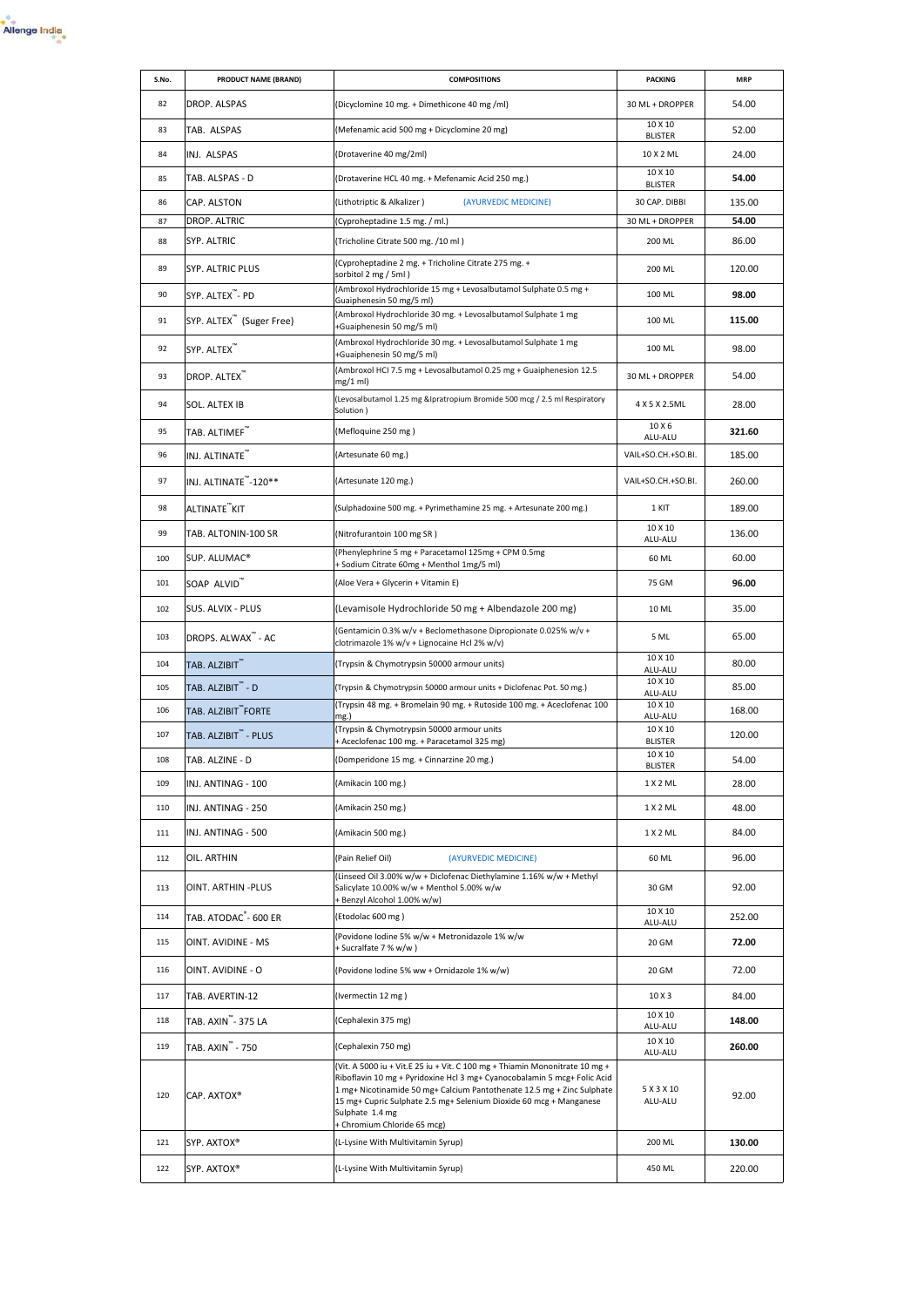

| S.No. | <b>PRODUCT NAME (BRAND)</b>          | <b>COMPOSITIONS</b>                                                                                                                                                                                                               | <b>PACKING</b>                | <b>MRP</b> |
|-------|--------------------------------------|-----------------------------------------------------------------------------------------------------------------------------------------------------------------------------------------------------------------------------------|-------------------------------|------------|
| 123   | TAB. AXTOX® BODY DETOX               | (Body Detox Effervescent Tab)                                                                                                                                                                                                     | 20 TAB.DIBBI                  | 480.00     |
| 124   | TAB. AXTOX®DAILY GREEN               | (Herbal Green Effervescent Tab)                                                                                                                                                                                                   | 20 TAB.DIBBI                  | 340.00     |
| 125   | TAB. AXTOX®- C                       | (Natural Vit.C 1000 mg + Zinc 10 mg) (Effervescent Orange flavour)                                                                                                                                                                | 1 X 20 TAB.                   | 290.00     |
| 126   | INJ. AXTOX®- C                       | (Ascorbic Acid 500 mg)                                                                                                                                                                                                            | 6 ML                          | 380.00     |
| 127   | TAB. AXTOX®- CZ                      | (Ascorbic Acid 100 mg Sodium Ascorbate 170 mg. (Eq.150 mg. ascorbic<br>acid) + Zinc Gluconate 87.1 mg. Eq.to elemental<br>zinc 12.5 mg)                                                                                           | 10X10                         | 60.00      |
| 128   | TAB. AXTOX®-Z                        | (Lactic acid + Niacinamide 15 mg+ Folic acid 100 mcg+ Pyridoxine<br>hydrochloride 1.5 mg+ Zinc sulphate monohydrate 5 mg)                                                                                                         | 10 X 10<br><b>BLISTER</b>     | 55.00      |
| 129   | SYP. AXTOX®- Z                       | (Protein + Vitamins+ Minerals & Iron Syrup)                                                                                                                                                                                       | 200 ML                        | 98.00      |
| 130   | DROP. AXTOX®-Z                       | (Ferric Ammonium Citrate + Folic Acid + Lysine + Vitamins)                                                                                                                                                                        | 30 ML                         | 48.00      |
| 131   | TAB. BETAVIL-16                      | (Betahistine Dihydrochloride 16 mg)                                                                                                                                                                                               | 10X10<br>10×10                | 98.00      |
| 132   | TAB. BILSET-20                       | (Bilastine 20 mg)                                                                                                                                                                                                                 | ALU-ALU                       | 108.00     |
| 133   | TAB. BILSET-40                       | (Bilastine 40 mg)                                                                                                                                                                                                                 | 10x10<br>ALU-ALU              | 148.00     |
| 134   | CAP.BIONAGE®                         | (Lactobacillus Acid 300 million + Streptococcus Thermophilus 150 million +<br>Bifidobacterium Longum 150 million + Bifidobacterium Bifidum 150 million+L-<br>Glutamine 100 mg+Fructooligosaccharide 200 mg)                       | 10 X 10<br>ALU-ALU            | 108.00     |
| 135   | <b>CAP.BIONAGE®- PLUS</b>            | (Lactobacillus Acid 0.75 billion + Lactobacillus Rhamnosus 0.75 billion +<br>Bifidobacterium Longum 0.75 billion + Bifidobacterium Bifidum 0.5 billion+<br>Saccharomyces Boulardil 0.1 billion<br>+ Fructooligosaccharide 100 mg) | 10 X 10<br>ALU-ALU            | 129.00     |
| 136   | SACHET.BIONAGE®                      | (Pre & Probiotic.) (• FOOD)                                                                                                                                                                                                       | 25 X 1GM                      | 15.80      |
| 137   | SOL. BUDANAGE                        | (Budesonide 0.5 /2 ml Nebuliser suspension)                                                                                                                                                                                       | 4 X 5 X 2ML                   | 23.40      |
| 138   | INJ. CAFAGE - 250                    | (Ceftriaxone 250 mg.)                                                                                                                                                                                                             | VAIL + W.F.I.                 | 30.60      |
| 139   | INJ. CAFAGE" - 500                   | (Ceftriaxone 500 mg.)                                                                                                                                                                                                             | VAIL + W.F.I.                 | 56.00      |
| 140   | INJ. CAFAGE" - 1000                  | (Ceftriaxone 1 gm.)                                                                                                                                                                                                               | VAIL + W.F.I.                 | 67.00      |
| 141   | INJ. CAFAGE <sup>"</sup> - S 375     | (Ceftriaxone 250 mg. + Sulbactam 125 mg.)                                                                                                                                                                                         | VAIL + W.F.I.                 | 54.00      |
| 142   | INJ. CAFAGE" - S 750                 | (Ceftriaxone 500 mg. + Sulbactam 250 mg.)                                                                                                                                                                                         | VAIL + W.F.I.                 | 72.00      |
| 143   | INJ. CAFAGE" - S 1500                | (Ceftriaxone 1000 mg. + Sulbactam 500 mg.)                                                                                                                                                                                        | VAIL + W.F.I.                 | 148.00     |
| 144   | INJ. CAFAGE <sup>™</sup> - XP 281.25 | (Ceftriaxone 250 mg + Tazobactum 31.25mg)                                                                                                                                                                                         | VAIL + W.F.I.                 | 60.00      |
| 145   | INJ. CAFAGE"- XP 562.5               | (Ceftriaxone 500 mg + Tazobactum 62.5 mg)                                                                                                                                                                                         | VAIL + W.F.I.                 | 102.00     |
| 146   | INJ. CAFAGE <sup>"</sup> - XP 1125   | (Ceftriaxone 1000 mg. +Tazobactam 125 mg.)                                                                                                                                                                                        | VAIL + W.F.I.                 | 158.00     |
| 147   | D.S. CAFAGE - 0 50                   | (Cefpodoxime 50 mg./5ml.)                                                                                                                                                                                                         | 30 ML + W.F.I.                | 78.00      |
| 148   | TAB. CAFAGE"- O 50                   | (Cefpodoxime 50 mg.)                                                                                                                                                                                                              | 10 X 10<br>ALU-ALU            | 78.00      |
| 149   | D.S. CAFAGE"- O 100                  | (Cefpodoxime 100 mg./5ml.)                                                                                                                                                                                                        | 30 ML + W.F.I.                | 136.00     |
| 150   | TAB. CAFAGE <sup>"</sup> - O 100     | (Cefpodoxime 100 mg.)                                                                                                                                                                                                             | 10 X 10<br>ALU-ALU            | 138.00     |
| 151   | TAB. CAFAGE" - O 200                 | (Cefpodoxime 200 mg.)                                                                                                                                                                                                             | 10 X 10<br>ALU-ALU            | 260.00     |
| 152   | TAB. CAFAGE <sup>"</sup> -CLP        | (Cefpodoxime100 mg + Calvulanic Acid 62.5 mg)                                                                                                                                                                                     | 10 X 6<br>ALU-ALU             | 168.00     |
| 153   | D.S. CAFAGE" - CL                    | (Cefpodoxime Proxetil 50 mg + Calvulanic Acid 31.25 mg/5 ml)                                                                                                                                                                      | 30 ML + W.F.I.                | 132.00     |
| 154   | SUS. CAFAGE <sup>"</sup> -CLP 162.5  | (Cefpodoxime100 mg + Calvulanic Acid 62.5 mg / 5 ml)                                                                                                                                                                              | 30 ML + W.F.I.                | 198.00     |
| 155   | TAB. CAFAGE" - CL 325                | (Cefpodoxime 200 mg. + Clavulanic Acid 125 mg.)                                                                                                                                                                                   | 10 X 1 X 6<br>ALU-ALU         | 252.00     |
| 156   | TAB. CAFAGE" - OF                    | (Cefpodoxime 200 mg. + Ofloxacin 200 mg.)                                                                                                                                                                                         | 10 X 10<br>ALU-ALU            | 295.00     |
| 157   | TAB. CALCIT                          | (Calcium Citrate 1000 mg.+ Zinc 4 mg.+ Magnesium 100 mg<br>+ Vit.D3 200 i.u.)                                                                                                                                                     | 10 X 15<br><b>BLISTER</b>     | 96.00      |
| 158   | INJ CALCIT                           | (Calcium Gluconate 50 mg + Calcium Lactobionate 87.5 mg eq to<br>elemental calcium 9 mg )                                                                                                                                         | 5 x 10 ML                     | 86.00      |
| 159   | SUS. CALCIT                          | (Calcium carbonate 250 mg + Magnesium hydroxide 75 mg<br>+ Zinc Gluconate 2 mg + Vit. D3 200 IU)                                                                                                                                  | 200 ML                        | 94.00      |
| 160   | DROP. CALCIT - D3                    | (Cholecalciferol (Vitamin D3) 400 I.U./ml)                                                                                                                                                                                        | 30 ML + DROPPER               | 76.00      |
| 161   | CAP. CALCIT - D3                     | (Cholecalciferol (Vitamin D3) 60000 IU Softgel Capsules)                                                                                                                                                                          | 10 X 1 X 4<br><b>BLISTER</b>  | 108.00     |
| 162   | SPRAY CALCIT - D3                    | {Cholecalciferol 400 I.U. (Vit D3) Spray} (. FOOD)                                                                                                                                                                                | 30 ML                         | 180.00     |
| 163   | CAP CALCIT FORTE                     | (Calcitrol 0.25 mcg + Omega 3 Fatty Acid (EPA 180 mg +DHA 120 mg)<br>+Methylcobalamin 1500 mcg + Folic acid 400 mcg<br>+ Boron 1.5 mg + Calcium Carbonate 500 mg soft gel }                                                       | 10 X 1 X 10<br><b>BLISTER</b> | 205.00     |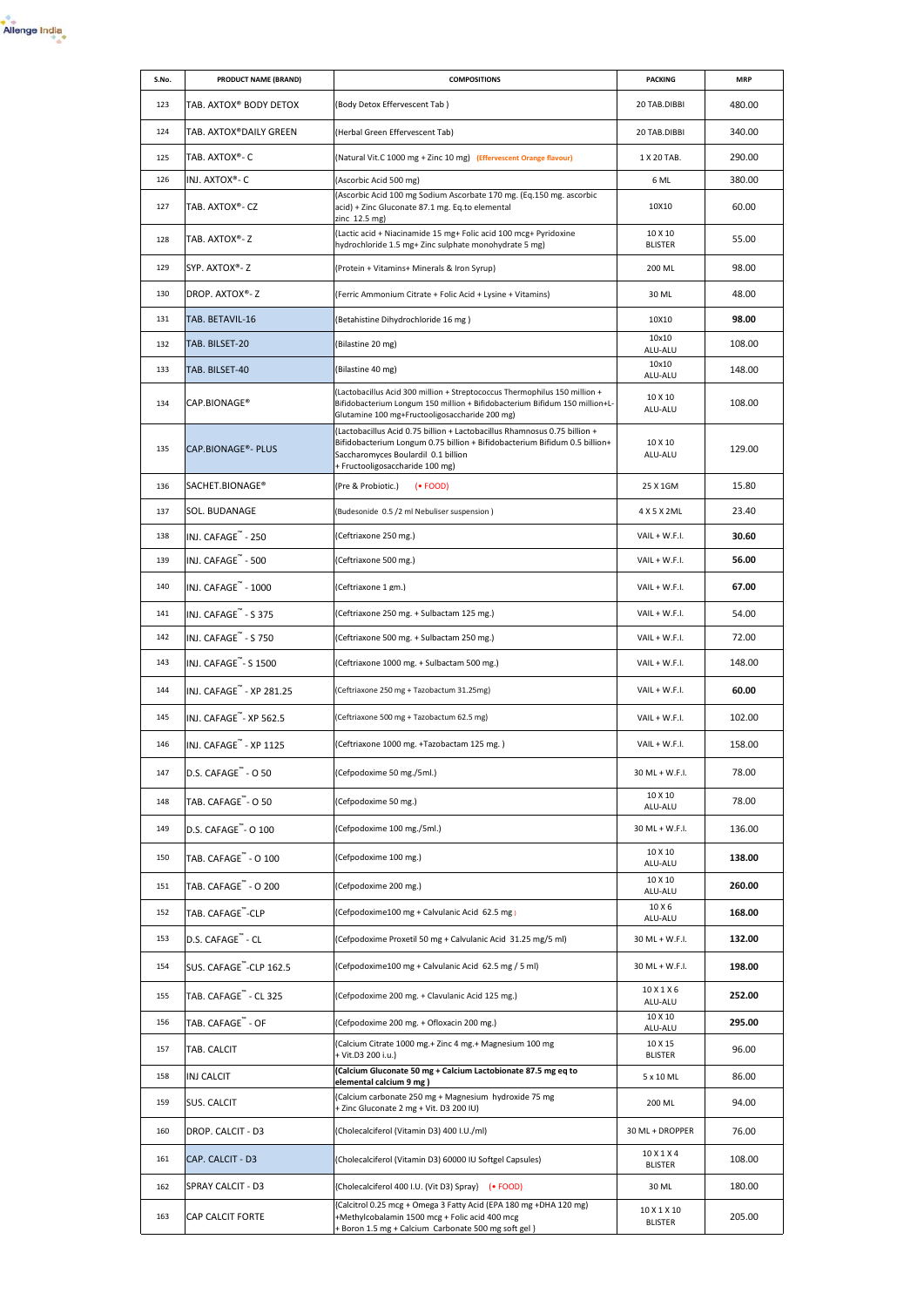

| S.No. | PRODUCT NAME (BRAND)                               | <b>COMPOSITIONS</b>                                                                                                                                                                                | <b>PACKING</b>                | <b>MRP</b> |
|-------|----------------------------------------------------|----------------------------------------------------------------------------------------------------------------------------------------------------------------------------------------------------|-------------------------------|------------|
| 164   | CAP. CALCIT - K2 (soft gel)                        | (Calcitriol 0.25 mcg. + Calcium Carbo. 625 mg. + Vit. K2 745 mcg.)                                                                                                                                 | 10 X 1 X 10<br><b>BLISTER</b> | 154.00     |
| 165   | TAB. CALCIT - M                                    | (Calcium Carbonate 1250 mg + Calcitriol 0.25 mcg + Methylcobalamin 1500<br>mcg + folic Acid 1.5 mg + Vitamin B6 3 mg)                                                                              | 10 X 15<br><b>BLISTER</b>     | 150.00     |
| 166   | TAB. CALCIT MAX                                    | (Coral Calcium 750mg + Vitamine D3 500 IU)                                                                                                                                                         | 10X1X10                       | 128.00     |
| 167   | TAB. CALCIT PLUS                                   | (Calcitriol 0.25 mcg + Calcium Citrate 750 mg + Zinc 7.5 mg + Megnesium<br>$100$ mg)                                                                                                               | 10 X 10<br>ALU-ALU            | 98.00      |
| 168   | CAP. CARBIRAN                                      | (Carbonyl Iron 100 mg.+Zinc Sul. 61.8 + Vit.B12 15 mcg.+Vit.C 75 mg.+ Folic<br>Acid 1.5 mg.)                                                                                                       | 5 X 3 X 15                    | 76.00      |
| 169   | SYP. CARBIRAN®                                     | (Iron IIIrd Hydroxide Polymaltose Complex 50 mg/5 ml)                                                                                                                                              | 200 ML                        | 92.00      |
| 170   | DROP. CARBIRAN                                     | (Zinc sulphate 1mg + element zinc 0.36mg + vit.B1 0.5mg + vit.B2 0.5 mg+<br>vit.B6 0.5mg + vit.B12 1mcg + niacinamide 5 mg)                                                                        | 30 ML                         | 60.00      |
| 171   | INJ. CARBIRAN ຶ - S                                | (Iron Sucrose 20 mg Each ml)                                                                                                                                                                       | 1 X 5 ML                      | 255.00     |
| 172   | TAB. CARTINAG <sup>"</sup> - GM                    | (Diacerein 50 mg + Glucosamine 750 mg<br>+ Methylsulfonylmethane 250 mg)                                                                                                                           | 3 X 10<br>ALU-ALU             | 136.00     |
| 173   | SYP. CITOAGE®                                      | (Di-sodium Hydrogen Citrate 1.4 gm/5 ml)                                                                                                                                                           | 100 ML                        | 88.00      |
| 174   | SYP. CITOAGE®                                      | (Di-sodium Hydrogen Citrate 1.4 gm/5 ml)                                                                                                                                                           | 200 ML                        | 140.00     |
| 175   | SUP. CLARID <sup>(TM)</sup>                        | (Clarithromycin 125 mg / 5ml)                                                                                                                                                                      | 30 ML+W.F.I.                  | 145.00     |
| 176   | TAB. CLARID $^{\text{\tiny{\textsf{(TM)}}}}$ - 250 | (Clarithromycin 250 mg)                                                                                                                                                                            | 5 X 10<br>ALU-ALU             | 295.00     |
| 177   | TAB. CLARID $^{\text{\tiny{\textsf{(TM)}}}}$ - 500 | (Clarithromycin 500 mg)                                                                                                                                                                            | 10 X 1 X 6<br>ALU-ALU         | 330.00     |
| 178   | DROP CLAVAGE®                                      | (Amoxycillin 80 mg + Potassium Clavulanic 11.4 mg)                                                                                                                                                 | 10 ML + DROPPER               | 96.00      |
| 179   | TAB. CLAVAGE® - 228.5                              | (Amoxycillin 200 mg + Clavulanic Acid 28.5 mg)                                                                                                                                                     | 10 X 10                       | 120.00     |
| 180   | D.S. CLAVAGE®                                      | (Amoxycillin 200mg + Clavulanic Acid 28.5mg/5 ml)                                                                                                                                                  | 30 ML + W.F.I.                | 67.00      |
| 181   | TAB. CLAVAGE®-375                                  | (Amoxycillin 250 mg + Clavulanic Acid 125 mg)                                                                                                                                                      | 10 X 1 X 6<br>ALU-ALU         | 108.00     |
| 182   | D.S. CLAVAGE®- 457                                 | (Amoxycillin 400 mg + Clavulanic 57 mg/5 ml)                                                                                                                                                       | 30 ML + W.F.I.                | 136.00     |
| 183   | TAB. CLAVAGE®- 625                                 | (Amoxycillin 500 mg + Clavulanic Acid 125 mg)                                                                                                                                                      | 10 X 1 X 6<br>ALU-ALU         | 134.00     |
| 184   | TAB. CLAVAGE®- 625 LB                              | (Amoxycillin 500 mg + Clavulanic Acid 125 mg<br>+ Lactic Acid Bacillus 60 m.s)                                                                                                                     | 10 X 10<br>ALU-ALU            | 265.00     |
| 185   | TAB. CLAVAGE®- 1000                                | (Amoxycillin 875 mg + Clavulanic Acid 125 mg)                                                                                                                                                      | 10 X 1 X 6<br>ALUMINIUM FOIL  | 192.00     |
| 186   | INJ. CLAVAGE®-300                                  | (Amoxycillin 250 mg. + Clavulanic Acid 50 mg.)                                                                                                                                                     | VAIL + W.F.I.                 | 76.00      |
| 187   | INJ. CLAVAGE®- 600                                 | (Amoxycillin 500 mg. + Clavulanic Acid 100 mg.)                                                                                                                                                    | VAIL + W.F.I.                 | 111.90     |
| 188   | INJ. CLAVAGE®- 1200                                | (Amoxycillin 1000 mg. + Clavulanic Acid 200 mg.)                                                                                                                                                   | VAIL + W.F.I.                 | 156.00     |
| 189   | SACHET. COLLDIP                                    | (Collagen Peptide 10 gm+ Potassium chloride 1500mg<br>+ Acacia Catechu 500 mg+ Rose hip Extract 500 mg<br>+ Chondritin Sulphate 400 mg+ Methly sulphonyl Methane 250 mg<br>+ Hyaluronic acid 80mg) | 10X20 GM                      | 108.00     |
| 190   | SYP. CONVITA"                                      | (Multi Vitamins with Iron + L-Lysine + L-Glutamic Acid)                                                                                                                                            | 200 ML                        | 92.00      |
| 191   | TAB. CUHEAL                                        | (Cissus Quadrangularis 750mg + Calcium Citrate 500 mg +<br>Cyanocobalamin 1mcg + Vitamine D3 400 IU)                                                                                               | 10X1X10                       | 180.00     |
| 192   | CAP. CUPLET                                        | (Tinospora Cordifolia Extract 150 mg + Carica Papaya Leaf Extract 350 mg<br>Soft Gel Capsules)<br>$(-$ FOOD)                                                                                       | 10 X 10<br><b>BILSTER</b>     | 260.00     |
| 193   | TAB. DENZOLE" - 0.5                                | (Flupentixol 0.5 mg)                                                                                                                                                                               | 10 X 10<br>ALU-ALU            | 68.00      |
| 194   | TAB. DENZOLE™-E                                    | (Flupentixol 0.5 mg + Melitracen HCL 10 mg)                                                                                                                                                        | 10 X 10<br>ALU-ALU            | 96.00      |
| 195   | SYP. DEZO                                          | (Deflazacort 6 mg./5ml)                                                                                                                                                                            | 30 ML                         | 84.00      |
| 196   | TAB. DEZO - 6                                      | (Deflazacort 6 mg.)                                                                                                                                                                                | 10 X 10<br>ALU-ALU            | 82.00      |
| 197   | TAB. DEZO - 12                                     | (Deflazacort 12 mg.)                                                                                                                                                                               | 10 X 10<br>ALU-ALU            | 148.00     |
| 198   | INJ. DOLOAGE                                       | (Piroxicam 20 mg/ml)                                                                                                                                                                               | 10 X 5 X 2 ML                 | 32.00      |
| 199   | TAB. DOLOAGE                                       | (Piroxicam 20 mg)                                                                                                                                                                                  | 10 X 10<br>ALU-ALU            | 48.00      |
| 200   | TAB. DOLOAGE <sup>®</sup> - P                      | (Piroxicam 20 mg + Paracetamol 325 mg)                                                                                                                                                             | 10 X 10<br>ALU-ALU            | 60.00      |
| 201   | TAB. DOMDIL-P                                      | (Paracetamol 325 mg + Domperidone 10mg D.T.)                                                                                                                                                       | 10 X 10<br>ALU-ALU            | 49.90      |
| 202   | TAB. DROFYL-400                                    | (Doxofylline 400 mg)                                                                                                                                                                               | 10 X 10<br>ALU-ALU            | 86.00      |
| 203   | TAB. DROFYL- M                                     | (Doxofylline 400 mg (SR)+ Montelukast Sodium 10 mg)                                                                                                                                                | 10 X 10                       | 140.00     |
| 204   | TAB. DOXINAGE $^\circledast$                       | (Doxylamine Succinate 10 mg + Pyridoxine Hcl. 10 mg+Folic Acid 2.5 mg)                                                                                                                             | 10 X 10<br>ALU-ALU            | 60.00      |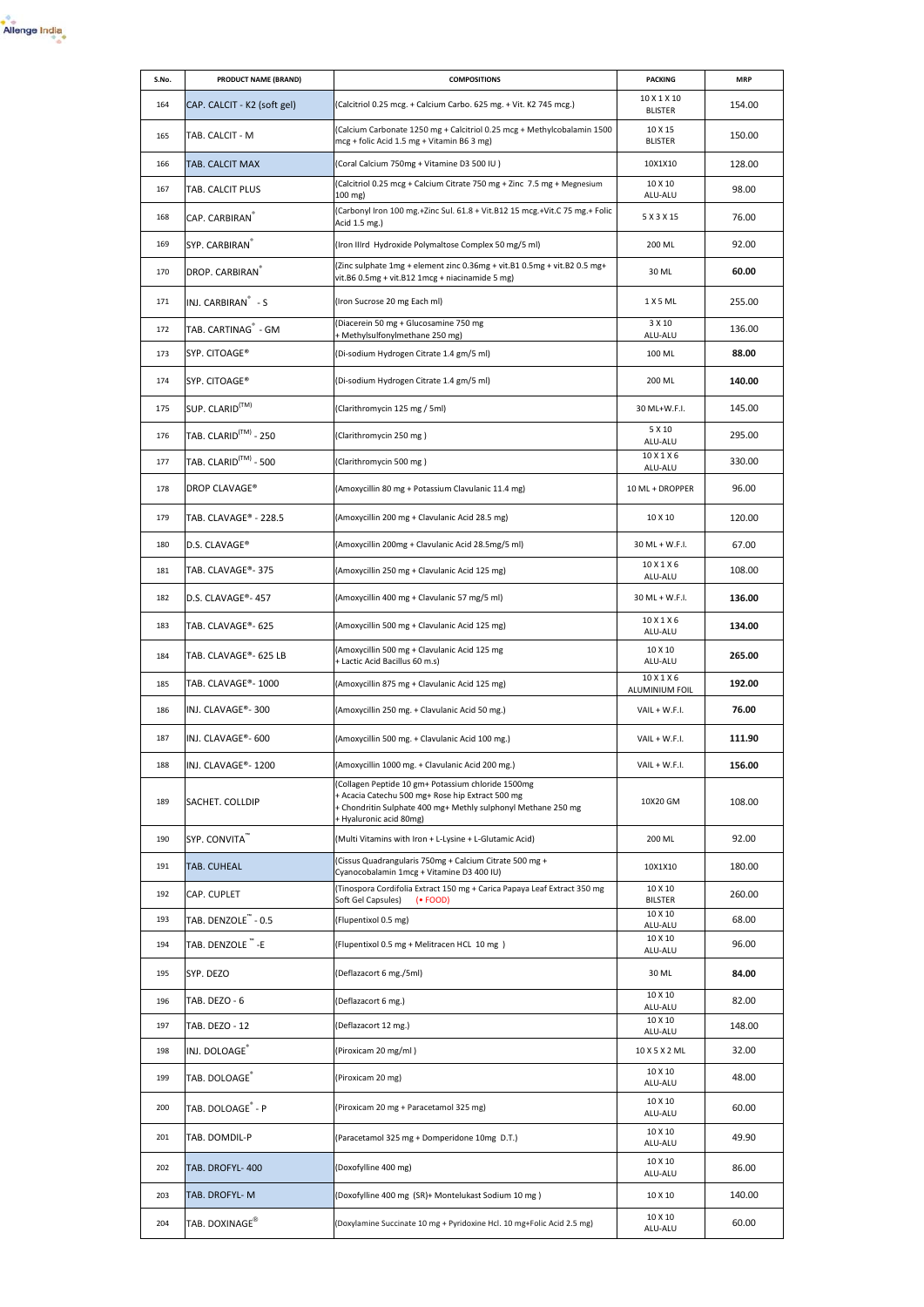

| S.No. | PRODUCT NAME (BRAND)           | <b>COMPOSITIONS</b>                                                                                                       | <b>PACKING</b>                | <b>MRP</b> |
|-------|--------------------------------|---------------------------------------------------------------------------------------------------------------------------|-------------------------------|------------|
| 205   | TAB. DROXIN 25                 | (Hydroxyzine 25 mg)                                                                                                       | 10 X 10<br>ALU-ALU            | 68.00      |
| 206   | TAB. ELIZA 10                  | (Ilaprazole 10 mg)                                                                                                        | 10 X 10<br>ALU-ALU            | 86.00      |
| 207   | SYP.ENCOLD™                    | (Paracetamol 250 mg + Phenylephrine HCL 5 mg + Chlorpheniramine<br>Maleate 2 mg /5 ml)                                    | 60 ML                         | 64.00      |
| 208   | TAB. ENCOLD <sup>"</sup>       | (Paracetamol 325 mg. + Phenylephrine 5 mg. + Caffeine 30 mg. +<br>Diphenhydramine 25 mg.)                                 | 5 X 2 X 10<br><b>BLISTER</b>  | 54.00      |
| 209   | DROP. ENCOLD - P               | (Phenylephrine 2.5 mg + Paracetamol 125 mg + C.P.M. 1 mg/ml.)                                                             | 30 ML + DROPPER               | 64.00      |
| 210   | TAB. ENCOLD " - P              | (Paracetamol 325 mg. + Levocetirizine 5 mg. + Phenylephrine 5 mg. +<br>Chlorpheniramine maleate 4 mg)                     | 10 X 2 X 10<br><b>BLISTER</b> | 48.00      |
| 211   | SUS. ENCOLD <sup>"</sup> - P   | (Paracetamol 250 mg. + Levocetirizine 1.25 mg. + Phenylephrine 5 mg. +<br>Sodium citrate 60 mg/5 ml.)                     | 60 ML                         | 68.00      |
| 212   | SUSP. ENDCID®                  | (Magaldrate 400 mg + Simethicone 60 mg/5 ml.) MANGO                                                                       | 170 ML                        | 94.00      |
| 213   | SUSP. ENDCID®                  | (Magaldrate 400 mg + Simethicone 60 mg / 5 ml)                                                                            | 450 ML                        | 148.00     |
| 214   | SUSP. ENDCID® - A              | (Aluminum Hydroxide gel 250 mg + Megnesium Hydroxide 250 mg +<br>Simethicone 50 mg /10 ml)                                | 170 ML                        | 94.00      |
| 215   | SUSP. ENDCID®-D                | (Magaldrate 480 mg + Simethicone 20 mg + Domperidone 10 mg / 5 ml)                                                        | 170 ML                        | 88.00      |
| 216   | SUSP. ENDCID®-D                | (Magaldrate 480 mg + Simethicone 20 mg + Domperidone 10 mg / 5 ml)                                                        | 450 ML                        | 180.00     |
| 217   | SUSP. ENDCID® - O              | (Magaldrate 400 mg + Simethicone 20 mg + Oxetacaine 10 mg/5 ml.)                                                          | 200 ML                        | 104.00     |
| 218   | SUSP. ENDCID® - O              | (Magaldrate 540 mg + Simethicone 50 mg + Oxetacaine 10 mg/5 ml.)                                                          | 450 ML                        | 180.00     |
| 219   | SUSP. ENDCID® - SPAS           | (Dicyclomine HCl 2.5 mg + Dried Aluminium Hydroxide 200 mg+ Light<br>Magnesium Oxide 100 mg + Simethicone 20 mg)          | 170 ML                        | 94.00      |
| 220   | LIQ. ENDRONAGE                 | (2 Billion Spores of Bacillus clausii oral susp)                                                                          | 10 X 5 ML                     | 48.00      |
| 221   | DROP. ENZYM                    | (Pepsin 10 mg + Vit.B1 0.5mg+ Vit.B2 0.5mg + Vit.B6 0.5mg + Vit.B12 1mcg<br>+ Niacinamide 5mg)                            | 30 ML + DROPPER               | 54.00      |
| 222   | SYP. ENZYM                     | (Fungal Diastase 50 mg+ pepsin 10 mg)                                                                                     | 100 ML                        | 68.00      |
| 223   | SYP. ENZYM                     | (Fungal Diastase 50 mg+ pepsin 10 mg)                                                                                     | 200 ML                        | 108.00     |
| 224   | TAB. ENZYM                     | (Pancreatin 175 mg + Activated Charcoal 50 mg + Simethicone 50 mg)                                                        | 10 X 10<br>ALUMINIUM FOIL     | 65.00      |
| 225   | SYP. ESAFTE®- O                | (Sucralfate 1 g. + Oxetacaine 10 mg/10 ml)                                                                                | 100 ML                        | 128.00     |
| 226   | SYP. ESAFTE®- O                | (Sucralfate 1 g. + Oxetacaine 10 mg/10 ml)                                                                                | 200 ML                        | 220.00     |
| 227   | SYP. ESAFTE®- O                | (Sucralfate 1 g. + Oxetacaine 10 mg/10 ml)                                                                                | 450 ML                        | 300.00     |
| 228   | TAB. ETILAC 0.5                | (Etizolam 0.5 mg)                                                                                                         | 10 X 10<br><b>BLISTER</b>     | 72.00      |
| 229   | TAB. ETRO®- 60                 | (Etoricoxib 60 mg.)                                                                                                       | 10 X 10<br>ALU-ALU            | 75.00      |
| 230   | TAB. ETRO®- 90                 | (Etoricoxib 90 mg.)                                                                                                       | 10 X 10<br>ALU-ALU            | 110.00     |
| 231   | TAB. ETRO®- 120                | (Etoricoxib 120 mg.)                                                                                                      | 10 X 10<br>ALU-ALU            | 130.00     |
| 232   | TAB. ETRO®- P                  | (Etoricoxib 60 mg. + Paracetamol 325 mg.)                                                                                 | 10 X 10<br>ALU-ALU            | 86.00      |
| 233   | GEL. ETRO®                     | (Etoricoxib 1.00% w/w + Methyl Salicylate 10% w/w + Linseed Oil 3% w/w +<br>Menthol 5.00% w/w + Benzyl Alcohol 1.00% w/w) | 30 GM                         | 118.00     |
| 234   | CAP. EVONAGE-PLUS              | (Soy Isoflavones + Evening Primrose Oil + Biotin + Multivitamins &<br>Multiminerals)                                      | 10 X 1 X 10<br><b>BLISTER</b> | 240.00     |
| 235   | TAB. EXITRAN - M               | (Tranexamic Acid 500 mg. + Mefenamic Acid 250 mg.)                                                                        | 10 X 10<br>ALU-ALU            | 224.00     |
| 236   | TAB.FAVINAGE-400               | (Favipiravir 400 mg)                                                                                                      | 10X10<br>ALU-ALU              | 1220.00    |
| 237   | TAB. FEBOAGE®- 40              | (Febuxostate 40 mg)                                                                                                       | 10 X 10<br>ALU-ALU            | 120.00     |
| 238   | TAB. FEBOAGE -80               | (Febuxostate 80 mg)                                                                                                       | 10 X 10<br>ALU-ALU            | 198.00     |
| 239   | TAB. FEROPAM-200               | (Faropenem 200 mg)                                                                                                        | 1 X 6<br>ALU-ALU              | 660.00     |
| 240   | TAB. FEROPAM-300 ER            | (Faropenem 300 mg ER)                                                                                                     | 1 X 6<br>ALU-ALU              | 720.00     |
| 241   | SACHET. FERTIGIN               | (L Arginine 3 gm+ L Carnitine 500 mg.+ Co Enzyme Q10 25mg+ Zinc 10mg+<br>Lycopene 10% 7.5mg)                              | 10 X 10 GM                    | 68.00      |
| 242   | SUS. FEXOAGE***                | (Fexofenadine Hydrochloride 30 mg.)<br>EXP.04/2022                                                                        | 60 ML                         | 72.00      |
| 243   | TAB. FEXOAGE <sup>®</sup> -120 | (Fexofenadine 120 mg)                                                                                                     | 10 X 10<br>ALU-ALU            | 118.00     |
| 244   | TAB. FEXOAGE <sup>®</sup> -M   | (Fexofenadine 120 mg. + Montelukast 10 mg.)                                                                               | 10 X 10<br>ALU-ALU            | 138.00     |
| 245   | SYP. FEXOAGE <sup>®</sup> - M  | (Fexofenadine 60 mg. + Montelukast 4 mg/ 5 ml)                                                                            | 60 ML                         | 96.00      |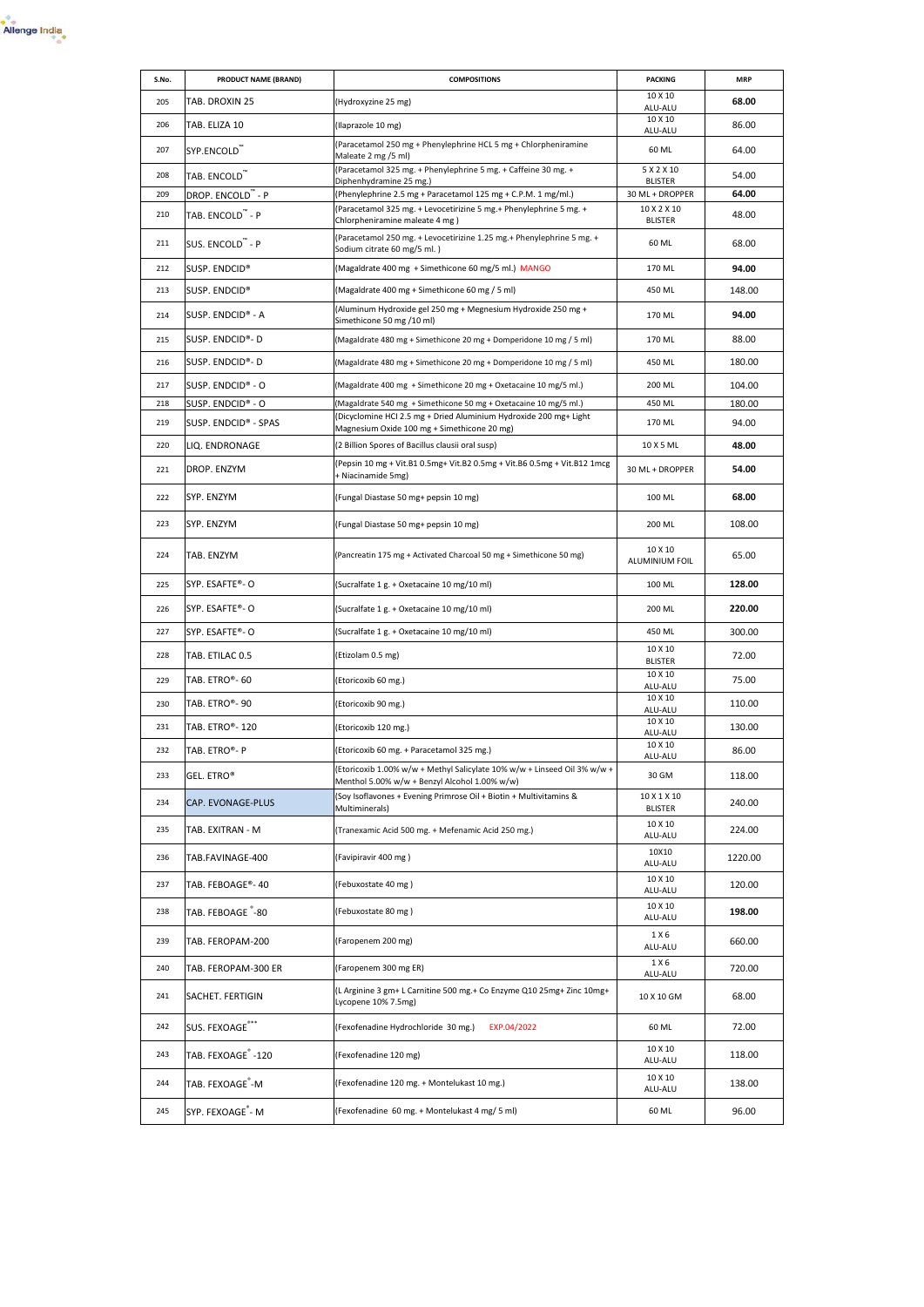

| S.No. | PRODUCT NAME (BRAND)            | <b>COMPOSITIONS</b>                                                                                                           | <b>PACKING</b>                       | <b>MRP</b> |
|-------|---------------------------------|-------------------------------------------------------------------------------------------------------------------------------|--------------------------------------|------------|
| 246   | OINT. FUCINAGE <sup>"</sup>     | (Fusidic Acid 2% w/w)                                                                                                         | 10 GM                                | 113.50     |
| 247   | GEL. GABAGE                     | (Gabapentin 6.0% w/w + Lidocaine 5.0% w/w)                                                                                    | 30 GM                                | 210.00     |
| 248   | TAB. GABAGE - N                 | (Gabapentin 400 mg. + Nortriptyline 10 mg.)                                                                                   | 10 X 10<br>ALU-ALU                   | 154.00     |
| 249   | CAP. GINTOX <sup>"</sup>        | (Multivitamin + Min + Ginseng +Antioxidant)                                                                                   | 5 X 3 X 10<br>ALU-ALU                | 120.00     |
| 250   | TAB.GINTOX MULTIBERRY           | (Multiberry Effervescent Tablets)<br><b>Sugar Free</b>                                                                        | 20 TAB.DIBBI                         | 460.00     |
| 251   | TAB. GLINAGE M1                 | (Glimepiride 1 mg + Metformin 500 mg)                                                                                         | 10 X 10<br>ALU-ALU                   | 45.00      |
| 252   | TAB. GLINAGE M2                 | (Glimepiride 2 mg + Metformin 500 mg)                                                                                         | 10 X 10<br>ALU-ALU                   | 54.00      |
| 253   | HEXAGE MOUTH WASH               | (Chlorhexidine Gluconate 0.2% w/v)                                                                                            | 100 ML<br>M/W BOT.                   | 95.00      |
| 254   | <b>HEXAGE GUM PAINT</b>         | (lodine 1% w/v + Potassium Lodide 2% w/v + Thymol 0.25% w/v + Menthol<br>0.25% w/v + Camphor 0.2% w/v + Tannic Acid 1.5% w/v) | 15 ML                                | 68.00      |
| 255   | <b>HEXAGE PASTE</b>             | (Potassium Nitrate & Sodium Monofluorophosphate Oral Gel)                                                                     | 50 GM                                | 80.00      |
| 256   | CAP. ITROZ - 100                | (Itraconazole 100 mg)                                                                                                         | 10 X 4 ALUMINIUM<br><b>FOIL</b>      | 72.00      |
| 257   | CAP. ITROZ - 200                | (Itraconazole 200 mg.)                                                                                                        | 10 X 10<br>ALU-ALU                   | 280.00     |
| 258   | SYP. L-CET <sup>®</sup>         | (Levocetirizine 2.5 mg / 5 ml)                                                                                                | 30 ML                                | 46.00      |
| 259   | TAB. L-CET <sup>®</sup>         | (Levocetirizine 5 mg.)                                                                                                        | 10 X 10<br>ALU-ALU                   | 60.00      |
| 260   | TAB. L-CET ®-A                  | (Levocetirizine 5 mg + Ambroxol Hcl 75 mg SR)                                                                                 | 10 X 10<br>ALU-ALU                   | 74.00      |
| 261   | SYP L-CET ® A                   | (Levocetirizine 2.5 mg + Ambroxol Hcl 30 mg /5 ml)                                                                            | 60 ML                                | 72.00      |
| 262   | TAB. L-CET®- AM                 | (Levocetirizine 5 mg + Ambroxol Hcl 75 mg SR + Montelukast 10 mg)                                                             | 10 X 10<br>ALU-ALU                   | 160.00     |
| 263   | TAB. LADEX - 100                | (Nimesulide Dispersible 100 mg)                                                                                               | 10 X 10<br><b>BLISTER</b>            | 30.00      |
| 264   | TAB. LADEX - P                  | (Nimesulide 100 mg. + Paracetamol 325 mg.)                                                                                    | 10 X 10<br><b>BLISTER</b>            | 48.00      |
| 265   | SYP. LADEX - P                  | (Mefenamic Acid 50 mg. + Paracetamol 125 mg./5 ml)                                                                            | 60 ML                                | 54.00      |
| 266   | SUP. LADEX FORTE                | (Mefenamic Acid 100 mg. + Paracetamol 250 mg./5 ml)                                                                           | 60 ML                                | 84.00      |
| 267   | TAB. LADEX FORTE                | (Mefenamic acid 500 mg + Paracetamol 325 mg)                                                                                  | 10 X 10                              | 42.00      |
| 268   | TAB. LAFADIN <sup>"</sup>       | (Lafutidin 10mg)                                                                                                              | <b>BLISTER</b><br>10 X 10<br>ALU-ALU | 92.00      |
| 269   | INJ. LAZID - 250                | (Ceftazidime 250 mg.)                                                                                                         | VAIL + W.F.I.                        | 80.90      |
| 270   | INJ. LAZID -500                 | (Ceftazidime 500 mg.)                                                                                                         | Vial                                 | 162.00     |
| 271   | INJ. LAZID - 1000               | (Ceftazidime 1 gm)                                                                                                            | VAIL + W.F.I.                        | 260.20     |
| 272   | INJ. LAZID-TP                   | (Ceftazidime 250 mg + Tazobactam 31.25 mg.)                                                                                   | VAIL + W.F.I.                        | 112.00     |
| 273   | INJ. LAZID - S 1500             | (Ceftazidime 1 gm + Sulbactam 500mg)                                                                                          | VAIL + W.F.I.                        | 318.00     |
| 274   | D/S. LAZOCIN <sup>"</sup> - 125 | (Cefuroxime 125 mg+ WFI)                                                                                                      | 30 ML + W.F.I.                       | 108.00     |
| 275   | TAB. LAZOCIN"-250               | (Cefuroxime 250 mg)                                                                                                           | 10 X 10<br>ALU-ALU                   | 280.00     |
| 276   | TAB. LAZOCIN <sup>"</sup> - 500 | (Cefuroxime 500 mg)                                                                                                           | 10 X 1 X 6<br>ALU-ALU                | 288.00     |
| 277   | TAB. LAZOCIN™ - CV              | (Cefuroxime 500 mg. + Clavulanic Acid 125 mg.)                                                                                | 10 X 1 X 6<br>ALU-ALU                | 312.00     |
| 278   | INJ. LAZOCIN -1500              | (Cefuroxime Sodium 1500 mg.)                                                                                                  | VAIL + W.F.I.                        | 218.00     |
| 279   | INJ. LAZOCIN - 1125             | (Piperacillin 1000 mg + Tazobactam 125 mg)                                                                                    | VAIL + W.F.I.                        | 109.90     |
| 280   | INJ. LAZOCIN FORTE              | (Piperacillin 4 gm + Tazobactam 0.5 gm)                                                                                       | VAIL + W.F.I.                        | 546.20     |
| 281   | SUP. LEVITRAN®                  | (Levetiracetam 500 mg/ 5 ml)                                                                                                  | 100 ML                               | 408.00     |
| 282   | TAB. LEVITRAN®- 250             | (Levetiracetam 250 mg)                                                                                                        | 10x10<br>ALU-ALU                     | 72.60      |
| 283   | TAB. LEVITRAN®- 500             | (Levetiracetam 500 mg)                                                                                                        | 10 X 10<br><b>BLISTER</b>            | 147.00     |
| 284   | SYP. LEXOAGE®                   | (Lactulose 10 gm/15 ml)                                                                                                       | 100 ML                               | 128.00     |
| 285   | SYP. LEXOAGE®                   | (Lactulose 10 gm/15 ml)                                                                                                       | 200 ML                               | 256.00     |
| 286   | SYP. LEXOAGE® PLUS              | (Liquid Paraffin 1.25 ml +Milk of Magnesia 3.75 ml + Sodium Picosulphate<br>3.33 mg /5ml)                                     | 200 ML                               | 180.00     |
| 287   | SYP. LINAGE®                    | (Linezolid 100 mg/5 ml)                                                                                                       | 30 ML + W.F.I.                       | 144.80     |
| 288   | TAB. LINAGE®- 600               | (Linezolid 600 mg.)                                                                                                           | 10 X 1 X 6<br>ALUMINIUM FOIL         | 246.00     |
| 289   | SYP. LIVOAGE                    | (Liver Tonic)<br>(AYURVEDIC MEDICINE)                                                                                         | 200 ML                               | 105.00     |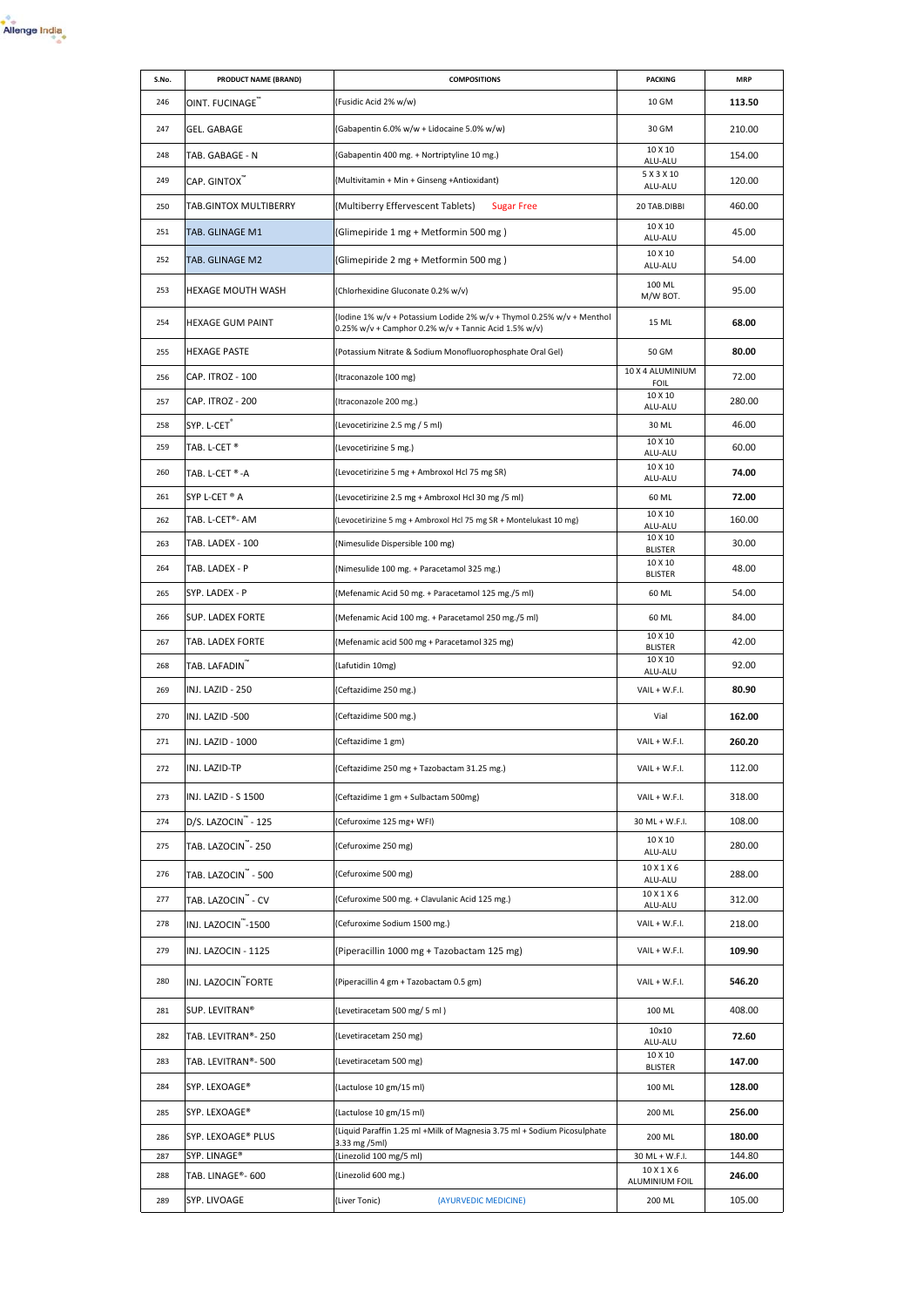

| S.No. | PRODUCT NAME (BRAND)                  | <b>COMPOSITIONS</b>                                                                                                                                                                          | <b>PACKING</b>               | <b>MRP</b> |
|-------|---------------------------------------|----------------------------------------------------------------------------------------------------------------------------------------------------------------------------------------------|------------------------------|------------|
| 290   | LIVER DETOX.LIVOAGE®                  | (Silymarin 80% 200 mg + Ginseng 50 mg + Green tea 50 mg +<br>Licorice 50 mg + Turmeric 50 mg + Garlic 50 mg + Ginger 50 mg +<br>Dahasamamani 50 mg + Ginko Biloba 50 mg + Astragalus 50 mg.) | 20 TAB.DIBBI                 | 440.00     |
| 291   | CREAM LULINAGE                        | (Luliconazole 1% w/w)                                                                                                                                                                        | 20 GM                        | 148.00     |
| 292   | CAP. LYCOAGE <sup>"</sup>             | (Lycopene 2 mg + Vita. A 2500 IU+ Vit E 10 mg + Vit C 50 mg+ Zinc 27.45 mg<br>+ Selenium Dioxide 70mcg)                                                                                      | 3 X 10                       | 98.00      |
| 293   | SYP. LYCOAGE"                         | (Lycopene With Anti Oxidants)                                                                                                                                                                | 200 ML                       | 136.00     |
| 294   | SUP. LYCOAGE PLUS                     | (Grape Seed Ext.+ Lycopene + Methylcobalamin<br>+ Co Enzyme & Anti-Oxidant)<br><b>Sugar Free</b>                                                                                             | 200 ML                       | 165.00     |
| 295   | TAB. MADOL®-T 50                      | (Tapentadol Hcl 50 mg)                                                                                                                                                                       | 10 X 10<br>ALU-ALU           | 156.00     |
| 296   | TAB. MOLLY-BL                         | (Montelukast 10 mg + Bilastine 20 mg)                                                                                                                                                        | 10 X 10<br>ALU-ALU           | 152.00     |
| 297   | TAB. MOLLY PLUS KID                   | (Montelukast Sodium 4 mg. + Levocetirizine 2.5 mg.)                                                                                                                                          | 10 X 10<br>ALU-ALU           | 74.00      |
| 298   | SYP. MOLLY PLUS                       | (Montelukast Sodium 4 mg. + Levocetirizine 2.5mg./5ml)                                                                                                                                       | 60 ML                        | 84.00      |
| 299   | SYP. MOLLY PLUS                       | (Montelukast Sodium 4 mg. + Levocetirizine 2.5mg./5ml)                                                                                                                                       | 30 ML                        | 58.00      |
| 300   | <b>TAB. MOLLY PLUS</b>                | (Montelukast Sodium 10 mg. + Levocetirizine 5 mg.)                                                                                                                                           | 10 X 10<br>ALU-ALU           | 125.00     |
| 301   | TAB. MOXIAGE <sup>"</sup> -400        | (Moxifloxacin 400 mg.)                                                                                                                                                                       | 10 X 1 X 6<br>ALU-ALU        | 189.00     |
| 302   | DROP MOXIAGE <sup>"</sup>             | (Moxifloxacin 0.5 % w/v + Benzalkonium Chloride Solution 0.02 % v/v)                                                                                                                         | 5 ML                         | 70.00      |
| 303   | TAB. MOXTID" - 250DT                  | (Amoxycillin 250 mg.)                                                                                                                                                                        | 10 X 10                      | 54.00      |
| 304   | CAP. MOXTID - 500                     | (Amoxycillin 500 mg.)                                                                                                                                                                        | 10 X 10<br><b>BLISTER</b>    | 72.40      |
| 305   | CAP. MOXTID <sup>"</sup> - LB         | (Amoxycillin 250 mg + Dicloxacillin 250 mg+ Lactic Acid Bacillus 2.5 m.s)                                                                                                                    | 10 X 10<br>ALUMINIUM FOIL    | 94.00      |
| 306   | TAB. MUCINAGE                         | (Acetylcysteine 600 mg)                                                                                                                                                                      | 10 X 10<br>ALU-ALU           | 208.00     |
| 307   | SYP. N - ZYME                         | (AYURVEDIC MEDICINE)<br>(Herbal Enzyme)                                                                                                                                                      | 200 ML                       | 112.00     |
| 308   | DROPS.NASOLIN                         | (Xylometazoline 1 % w/v)                                                                                                                                                                     | 10 ML                        | 64.70      |
| 309   | DROPS.NASOLIN-P                       | (Xylometazoline 0.05 % w/v)                                                                                                                                                                  | 10 ML                        | 48.80      |
| 310   | DROPS.NASOLIN-S                       | (Sodium Chloride 0.65% w/v)                                                                                                                                                                  | 10 ML                        | 54.00      |
| 311   | TAB NAXOVOM                           | (Naproxen 500 mg+ Domperidone 10 mg)                                                                                                                                                         | 5 X 2 X 10<br><b>BLISTER</b> | 130.00     |
| 312   | TAB. NAXOVOM-250                      | (Naproxen 250 mg + Domperidone 10 mg)                                                                                                                                                        | 10 X 10<br><b>BLISTER</b>    | 95.00      |
| 313   | TAB. NEUROAGE®                        | (Methylcobalamin 500 mcg.)                                                                                                                                                                   | 10 X 10<br>ALU-ALU           | 64.00      |
| 314   | INJ. NEUROAGE®                        | (Methylcobalamin 1500 mcg.)                                                                                                                                                                  | 5 X 2 ML                     | 32.00      |
| 315   | $\mathsf{CAP}. \,\mathsf{NEUROAGE}^w$ | (Methylcobalamin 1500 mcg. + Folic Acid 1.5 mg. + Thiamine 10 mg. +<br>Pyridoxine HCI 3 mg. + Alpha Lipoic Acid 100 mg.)                                                                     | 5 X 3 X 10<br>ALU-ALU        | 175.00     |
| 316   | CAP. NEUROAGE® PLUS                   | Methylcobalamin 1500 mcg + Lycopene (10%) 5000 mcg + Vit.A 5000 I.U. +<br>Vit.E 25 I.U. + Ascorbic Acid 50 mg + Spirulina 100 mg)                                                            | 5 X 3 X 10<br>ALU-ALU        | 198.00     |
| 317   | INJ. NEUROAGE® PLUS                   | (Methylcobalamin 1500 mcg.) (with dispo pack)                                                                                                                                                | 2 ML                         | 72.00      |
| 318   | SUS. NEUROAGE® PLUS                   | (Methylcobalamin 500 mcg. + Lycopene 1000 mcg/5 ml) S/F                                                                                                                                      | 200 ML                       | 198.00     |
| 319   | INJ. NEUROAGE® FORTE                  | (Methylcobalamin 2500 mcg)                                                                                                                                                                   | 5 X 2 ML                     | 48.00      |
| 320   | TAB. NEUROAGE®- B                     | (Methylcobalamin 1000 mcg+Benfotiamine 100mg+Vita.B6 3 mg+ Folic<br>Acid 5 mg.)                                                                                                              | 5 X 10<br>ALU-ALU            | 136.00     |
| 321   | INJ. NEUROAGE®-C                      | (Vitamin C 150 mg) (Methylcobalamin 2500 mcg.+Folic acid 0.7 mg+<br>Nicotinamide 12mg)                                                                                                       | Combipack                    | 70.00      |
| 322   | INJ. NEUROAGE®- GF                    | (Methylcobalamin 1000 mcg + Thiamine HCL 100 mg + Pyridoxine HCL 100<br>mg + Nicotinamide 100 mg + D-Panthenol 50 mg<br>+ Benzyl Alcohol 2.0% v/v)                                           | 2 ML<br>(DISPO PACK)         | 84.00      |
| 323   | TAB. NEUROAGE®- GF                    | (Methylcobalamin 500 mcg. + Gabapentin 300 mg.)                                                                                                                                              | 3 X 10<br>ALU-ALU            | 138.00     |
| 324   | TAB. NEUROAGE®- OD                    | (Methylcobalamin 1500 mcg. + Folic Acid 1.5 mg.+Thiamine 10 mg. +<br>Pyridoxine HCI 3 mg. + Alpha Lipoic Acid 100 mg.)                                                                       | 10 X 10<br>ALU-ALU           | 138.00     |
| 325   | CAP. NEUROAGE®- OG                    | (Omega-3 Fatty Acids 300 mg + Green Tea 10 mg + Methylcobalamin 1500<br>mcg + Ginseng 42.5 mg)<br>$(•$ FOOD)                                                                                 | 3 X 10<br><b>BLISTER</b>     | 156.00     |
| 326   | TAB. NEUROAGE®-XT                     | (Ferrous Ascorbate 100 mg. + Folic Acid 1.5 mg. + Methylcobalmine 1500<br>mcg.+ DHA 100mg.)                                                                                                  | 5 X 3 X 10<br>ALU-ALU        | 140.00     |
| 327   | TAB. NEUROZET <sup>"</sup>            | (Citicoline 500 mg. + Piracetam 800 mg.)                                                                                                                                                     | 10 X 10<br>ALU-ALU           | 590.00     |
|       |                                       |                                                                                                                                                                                              |                              |            |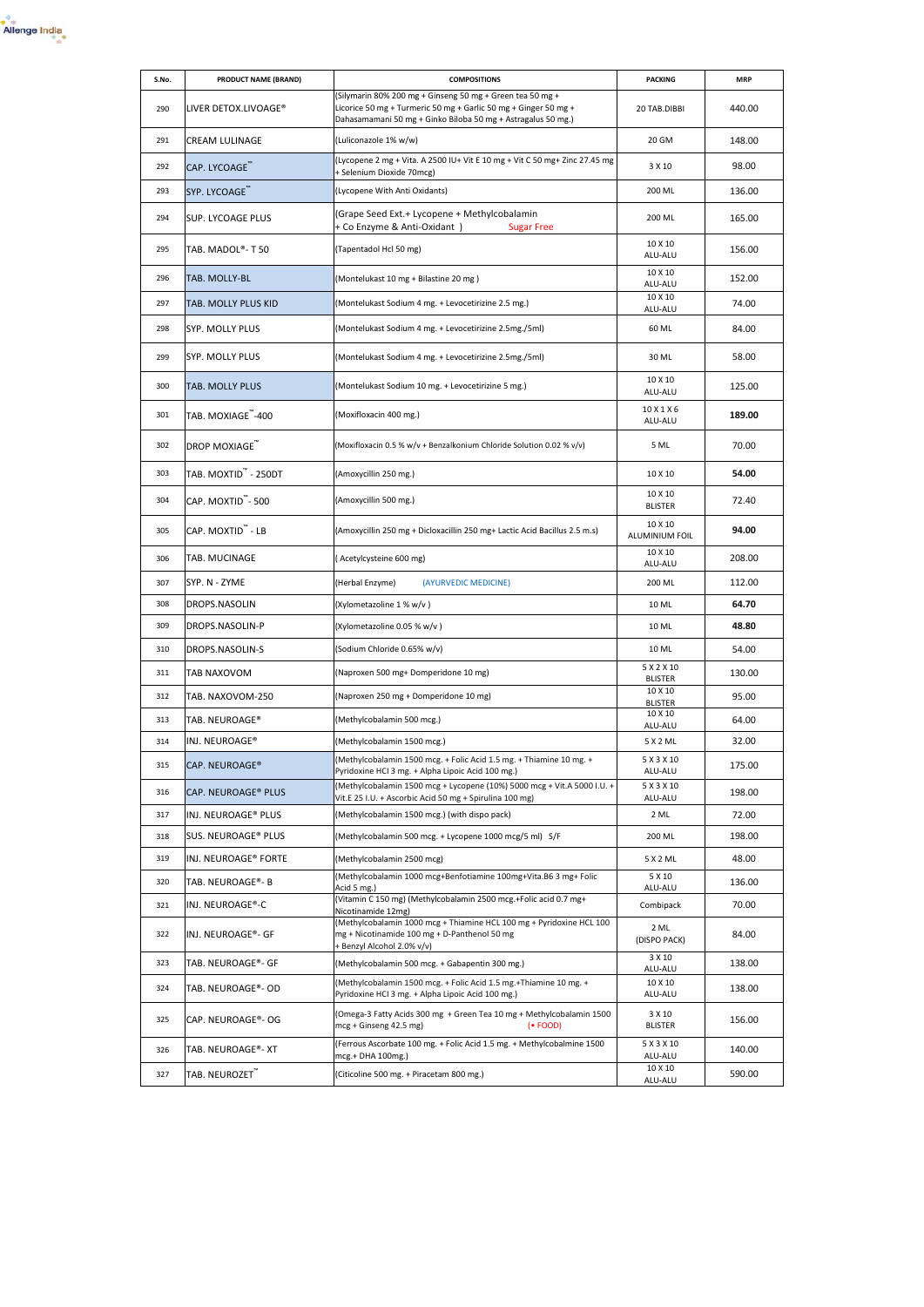

| S.No. | PRODUCT NAME (BRAND)           | <b>COMPOSITIONS</b>                                                                                                                       | <b>PACKING</b>                | <b>MRP</b> |
|-------|--------------------------------|-------------------------------------------------------------------------------------------------------------------------------------------|-------------------------------|------------|
| 328   | INJ. NEXOAGE 40**              | (Esomeprazole 40 mg )                                                                                                                     | VAIL + SOD.CHI.               | 98.00      |
| 329   | TAB. NEXOAGE 40                | (Esomeprazole 40 mg)                                                                                                                      | 10 X 10<br>ALU-ALU            | 78.00      |
| 330   | <b>CAP. NEXOAGE DSR</b>        | (Esomeprazole 40 mg + Domperidone 30 mg (SR))                                                                                             | 10 X 10<br>ALU-ALU            | 118.00     |
| 331   | CAP. NEXOAGE - LS              | (Esomeprazole 40 mg + Levosulpiride (PR) 75 mg)                                                                                           | 10 X 10<br>ALU-ALU            | 178.00     |
| 332   | TAB. NIMZEN                    | (Nimesulide 100 mg + Phenylepherine 5 mg + Chlorpheniramine Maleate 4<br>mg + Caffeine 30 mg)                                             | 10 X 2 X 10<br><b>BLISTER</b> | 46.00      |
| 333   | <b>SUS. NITOAGE</b>            | (Nitazoxanide 100 mg/5ml)                                                                                                                 | 30 ML                         | 60.00      |
| 334   | TAB.NITOAGE - 500              | (Nitazoxanide 500 mg)                                                                                                                     | 10 X 10<br><b>BLISTER</b>     | 132.00     |
| 335   | TAB. NOXI - 4                  | (Lornoxicam 4 mg.)                                                                                                                        | 10 X 10<br>ALU-ALU            | 52.00      |
| 336   | TAB. NOXI - 8                  | (Lornoxicam 8 mg.)                                                                                                                        | 10 X 10<br>ALU-ALU            | 74.00      |
| 337   | TAB. NOXI - P                  | (Lornoxicam 4 mg. + Paracetamol 325 mg.)                                                                                                  | 10 X 10<br>ALU-ALU            | 64.00      |
| 338   | <b>SPRAY NUTROAGE</b>          | (Multivitamins Spray) (• FOOD)                                                                                                            | 50 ML                         | 270.00     |
| 339   | SYP. NUTROAGE                  | (Multivitamins + Multiminerals)<br>(Ayurvedic syp)                                                                                        | 200 ML                        | 140.00     |
| 340   | MALT. NUTROAGE                 | (Vitamins + Minerals + Carbohydrates) (Chocolate flavour)                                                                                 | 400 gm                        | 228.00     |
| 341   | INJ. ONDAROM <sup>"</sup>      | (Ondansetron 2 mg. / ml)                                                                                                                  | 10 X 2 ML                     | 13.60      |
| 342   | SUP. ONDAROM                   | (Ondansetron 2mg. /5 ml)                                                                                                                  | 30 ML + DROPPER               | 39.60      |
| 343   | TAB. ONDAROM <sup>"</sup> - 4  | (Ondansetron 4 mg. Mouth Dissolving)                                                                                                      | 10 X 10<br>ALU-ALU            | 58.50      |
| 344   | INJ. ONDAROM <sup>"-</sup> R   | (Combination pack of Ondansetron 4 mg + Ranitidine 50 mg)                                                                                 | COMBIPACK                     | 20.50      |
| 345   | CAP. OPEL - D                  | (Omeprazole 20 mg. + Domperidone 10 mg.)                                                                                                  | 10 X 10<br>ALU-ALU            | 64.00      |
| 346   | CAP OPEL - 20                  | (Omeprazole 20 mg)                                                                                                                        | 10 X 10<br>ALUMINIUM FOIL     | 31.00      |
| 347   | SYP. OREX                      | (Phenylephrine HCL 5 mg. + Chlorpheniramine 2 mg./5 ml)                                                                                   | 60 ML                         | 60.00      |
| 348   | SYP. OREX - A                  | (Ambroxol hydrochloride 15 mg + Ammonium Chloride 100 mg +<br>Guaiphenesin 50 mg + Menthol 1 mg + Chlorpheniramine Maleate 2 mg/ 5<br>ml) | 100 ML                        | 86.00      |
| 349   | SYP. OREX - D                  | (Dextromethorphan Hydrobromide 5 mg + Ammonium Chloride 50 mg<br>+Menthol 2.5 mg/ 5 ml + Levocetirizine Dihydrochloride 2.5 mg /5 ml)     | 100 ML                        | 96.00      |
| 350   | SYP. OREX - D                  | (Dextromethorphan Hydrobromide 5 mg + Ammonium Chloride 50 mg<br>+Menthol 2.5 mg/ 5 ml + Levocetirizine Dihydrochloride 2.5 mg/5ml)       | 60 ML                         | 64.00      |
| 351   | SYP. OREX - DC                 | (Dextromethorphan Hyd. 10 mg +<br>Chlorpheniramine Maleate 2 mg/ 5 ml) (WITHOUT CAVER)                                                    | 100 ML                        | 80.00      |
| 352   | SYP. OREX - DX                 | (Phenylephrine HCI 5 mg + Dextromethorphan Hyd. 10 mg +<br>Chlorpheniramine Maleate 2 mg/ 5 ml)                                           | 100 ML                        | 98.00      |
| 353   | TAB. ORNAGE                    | (Ornidazole 500 mg)                                                                                                                       | 10 X 10<br><b>BLISTER</b>     | 74.00      |
| 354   | TAB. PARAGE <sup>®</sup> - 650 | (Paracetamol 650 mg.)                                                                                                                     | 10 X 10<br><b>BLISTER</b>     | 22.80      |
| 355   | TAB. PARAGE <sup>®</sup> - SR  | (Paracetamol 325 mg (IR)+Paracetamol 325 (ER))                                                                                            | 10 X 10<br><b>BLISTER</b>     | 48.00      |
| 356   | SUSP. PARAGE <sup>®</sup>      | (Paracetamol 250 mg/5 ml)                                                                                                                 | 60 ML                         | 44.30      |
| 357   | INJ. PARAGE® - I.V.            | (Paracetamol 1000 mg/100 ml)                                                                                                              | 100 ML                        | 330.00     |
| 358   | CAP. PROAGE - 75               | (Pregabalin 75 mg.)                                                                                                                       | 3 X 10<br>ALU-ALU             | 98.00      |
| 359   | CAP. PROAGE - M                | (Pregabalin 75 mg. + Methylcobalamin 750 mcg.)                                                                                            | 3 X 10<br>ALU-ALU             | 136.00     |
| 360   | TAB. PROAGE - N                | (Pregabalin 75 mg + Nortriptyline Hydrochloride 10 mg)                                                                                    | 10 X 10<br>ALU-ALU            | 142.00     |
| 361   | TAB. PROAGE-NM                 | (Pregabalin 75 mg + Nortriptyline 10 mg<br>$\ddot{}$<br>Methylcobalamin 1500 mcg.)                                                        | 10 X 10<br>ALU-ALU            | 195.00     |
| 362   | CAP. PROAGE - PLUS             | (Pregabalin 75 mg + Methylcobalamin 750 mcg + Benfotiamine 7.5 mg +<br>Pyridoxine Hydrochloride 1.5 mg + Folic Acid 0.75 mg)              | 3 X 10<br>ALU-ALU             | 148.00     |
| 363   | TAB. PROAGE - SR 150           | (Pregabalin 150 mg.SR)                                                                                                                    | 3 X 10<br>ALU-ALU             | 132.00     |
| 364   | TAB. PROAGE-SR 300             | (Pregabalin 300 mg.SR)                                                                                                                    | 3 X 10<br>ALU-ALU             | 180.00     |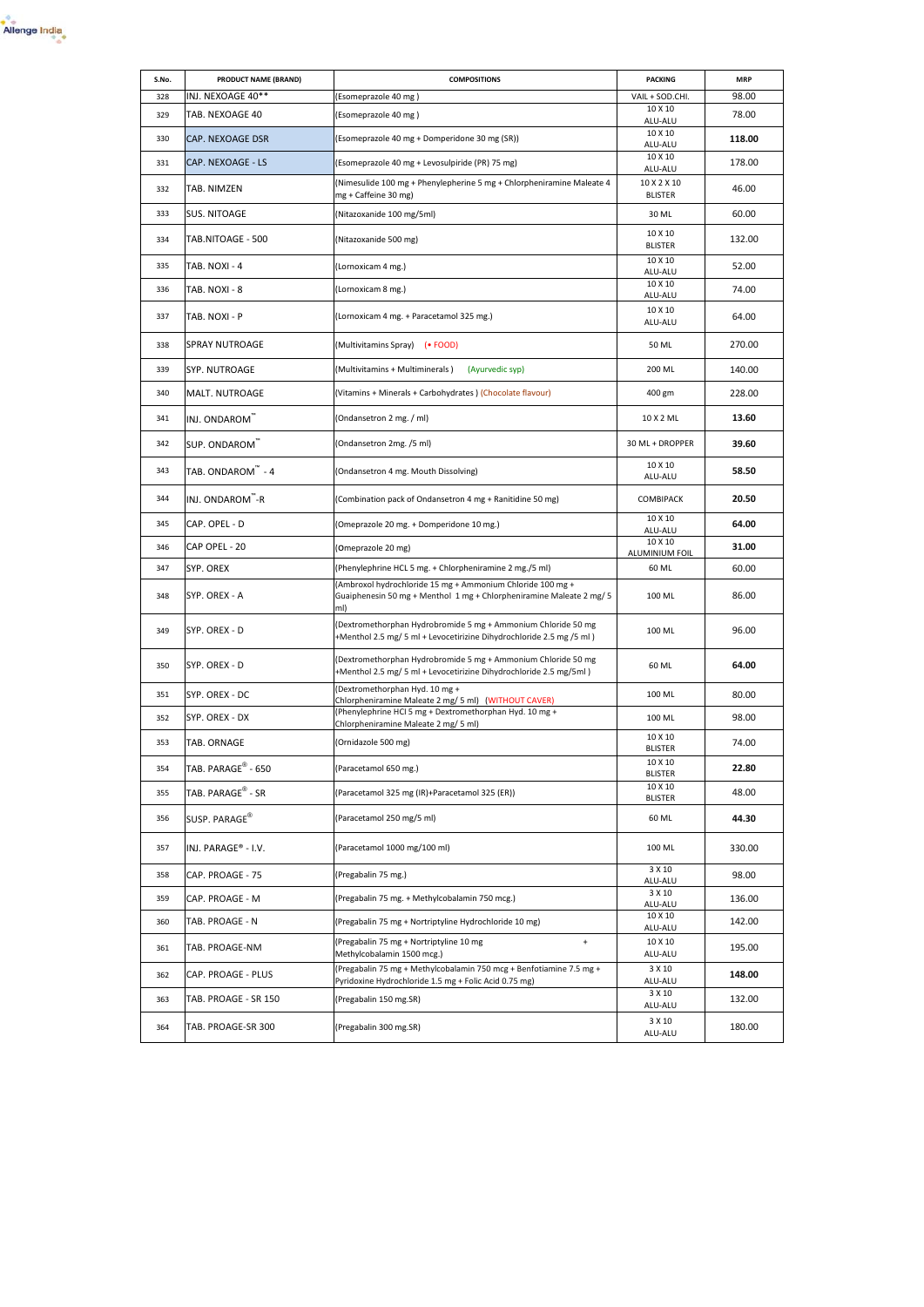

| S.No. | <b>PRODUCT NAME (BRAND)</b>      | <b>COMPOSITIONS</b>                                                                                                                                                                                                                                                                                                                                                                                                                                  | <b>PACKING</b>                | <b>MRP</b> |
|-------|----------------------------------|------------------------------------------------------------------------------------------------------------------------------------------------------------------------------------------------------------------------------------------------------------------------------------------------------------------------------------------------------------------------------------------------------------------------------------------------------|-------------------------------|------------|
| 365   | POW. PROHAR <sup>®</sup>         | (Protein Hydrolysate 20% 5 gm + Calcium 225 mg + Phosphorous 174 mg +<br>Pyridoxine Hydrochloride 0.5 mg + Cyanocobalamin 1 mcg + Vitamin D3<br>100 IU + Niacinamide 15 mg + Folic Acid 0.3 mg + Zinc 5 mg + Iron 7.5 mg +<br>Manganese Sulphate 1.5 mcg + Magnesium Oxide 4 mg + Cupric Sulphate<br>2.5 mg + Chromiun 25 mcg + Selenium Dioxide Monohydrate 20 mcg +<br>Potassium Chloride 5 mg + Sodium Chloride 33 mg + Iodine 100 mcg)<br>(DRUG) | 200 GM<br>(TIN PACK)          | 260.00     |
| 366   | POW. PROHAR® PLUS                | (Protein + Methylcobalmin + Vitamins) (• FOOD)                                                                                                                                                                                                                                                                                                                                                                                                       | 200 GM<br>(TIN PACK)          | 260.00     |
| 367   | TAB. QULIX-320                   | (Gemifloxacin Mesylate 320 mg)                                                                                                                                                                                                                                                                                                                                                                                                                       | 10 X 5<br>ALU-ALU             | 160.00     |
| 368   | TAB. Q-RAT <sup>®</sup> -150     | (Ranitidine Hydrochloride 150 mg)                                                                                                                                                                                                                                                                                                                                                                                                                    | 25 X 2 X 10<br>ALUMINIUM FOIL | 8.00       |
| 369   | CAP. Q - TOX                     | (Co-Enzyme Q 10 + Lycopene + Ginko Biloba + Omega 3 fatty Acid + Vit. E +<br>Vit. B 12 + Calcium + Methylcobalmin<br>+ Mixed Carotene + Minerals) (• FOOD)                                                                                                                                                                                                                                                                                           | 10 X 1 X 10<br>ALU-ALU        | 460.00     |
| 370   | CAP. Q - TOX PLUS                | (Lycopene 10% 5000 mcg + Zinc Sulphate 62.5 mg+ Folic Acid 1.5 mg<br>+Selenium dioxide 100 mcg+ Co-Enzyme Q 10 100mg<br>+ L-arginine 100 mg) Softgel Capsules                                                                                                                                                                                                                                                                                        | 10 X 1 X 10<br>ALU-ALU        | 445.00     |
| 371   | SYP. REDGIN                      | (Sodium Feredetate 231 mg+Folic Acid 1.5mg+Vitamin B12 15mcg/5 ml)                                                                                                                                                                                                                                                                                                                                                                                   | 200 ML                        | 115.00     |
| 372   | TAB. REDGIN"                     | (Sodium Feredetate 231 mg. + Folic Acid 1.5 mg.<br>+ Vitamin B12 15 mcg.)                                                                                                                                                                                                                                                                                                                                                                            | 3X 10<br>ALU-ALU              | 80.00      |
| 373   | DROPS. REDGIN XT                 | (Ferrous Ascorbate eq to elemental iron 10 mg<br>+Folic<br>Acid 100 mcg /ML)                                                                                                                                                                                                                                                                                                                                                                         | 30 ML + DROPPER               | 114.00     |
| 374   | SYP. REDGIN <sup>"*</sup> - XT   | (Ferrous Ascorbate 30 mg. + Folic Acid 550 mcg./5 ml)                                                                                                                                                                                                                                                                                                                                                                                                | 200 ML                        | 124.00     |
| 375   | TAB. REDGIN <sup>"</sup> -XT     | (Ferrous Ascorbate 100 mg. + Folic Acid 1.5 mg. + Zinc 22.5 mg.)                                                                                                                                                                                                                                                                                                                                                                                     | 3X 10<br>ALU-ALU              | 98.00      |
| 376   | TAB. RIFANAGE -200               | (Rifaximin 200 mg)                                                                                                                                                                                                                                                                                                                                                                                                                                   | 10 X 10<br>ALU-ALU            | 164.00     |
| 377   | TAB. RIFANAGE - 400              | (Rifaximin 400 mg)                                                                                                                                                                                                                                                                                                                                                                                                                                   | 10 X 10<br>ALU-ALU            | 309.00     |
| 378   | TAB. RIFANAGE - 550              | (Rifaximin 550 mg)                                                                                                                                                                                                                                                                                                                                                                                                                                   | 10 X 10<br>ALU-ALU            | 380.00     |
| 379   | TAB. RIVONAX-10                  | (Rivaroxaban 10 mg)                                                                                                                                                                                                                                                                                                                                                                                                                                  | 10X10<br>ALU-ALU              | 180.00     |
| 380   | TAB. RIVONAX-15                  | (Rivaroxaban 15 mg)                                                                                                                                                                                                                                                                                                                                                                                                                                  | 10X10<br>ALU-ALU              | 240.00     |
| 381   | SYP. REX - S                     | (Ambroxol HCL 15 mg + Terbutaline Sulphate 1.25 mg + Guaiphenesin 50<br>mg + Menthol 2.5 mg/5 ml)                                                                                                                                                                                                                                                                                                                                                    | 100 ML                        | 96.00      |
| 382   | SYP. REX - S                     | (Ambroxol HCL 15 mg + Terbutaline Sulphate 1.25 mg + Guaiphenesin 50<br>mg + Menthol 2.5 mg/5 ml)                                                                                                                                                                                                                                                                                                                                                    | 60 ML                         | 54.00      |
| 383   | TAB. ROSINAGE                    | (Rose Hip Ext. & Boswellia Serrata)<br>$(•$ FOOD)                                                                                                                                                                                                                                                                                                                                                                                                    | 30 TAB. DIBBI                 | 580.00     |
| 384   | TAB. ROSINAGE FORTE              | (Boswellia Serrata Ext.307.5mg + Rosehip Ext. 275mg + Vitamine C<br>40mg + Devils Claw Ext. 100mg + Curcumin 50mg + Honey Powder)                                                                                                                                                                                                                                                                                                                    | 10X1X10                       | 290.00     |
| 385   | TAB. SAVEMIL-400                 | (Sevelamer Carbonate 400 mg.)                                                                                                                                                                                                                                                                                                                                                                                                                        | 10 X 10<br>ALU-ALU            | 208.00     |
| 386   | TAB. SULBAGE                     | (Sultamicillin 375 mg)                                                                                                                                                                                                                                                                                                                                                                                                                               | 10 X 1 X 6<br>ALU-ALU         | 216.00     |
| 387   | INJ. SULTACEF <sup>™</sup> -1000 | (Cefoperazone 500 mg + Sulbactum 500 mg)                                                                                                                                                                                                                                                                                                                                                                                                             | VAIL + W.F.I.                 | 210.00     |
| 388   | INJ. SULTACEF <sup>"</sup> -1500 | (Cefoperazone 1 gm + Sulbactum 0.5 gm)                                                                                                                                                                                                                                                                                                                                                                                                               | VAIL + W.F.I.                 | 260.00     |
| 389   | TAB. TAMISUL®- 0.4               | (Tamsulosin HCI 0.4 mg)                                                                                                                                                                                                                                                                                                                                                                                                                              | 10 X 10<br>ALU-ALU            | 105.00     |
| 390   | TAB. TELINAX -40                 | (Telmisartan 40 mg)                                                                                                                                                                                                                                                                                                                                                                                                                                  | 10 X 10<br>ALU-ALU            | 65.00      |
| 391   | TAB. TELINAX -H                  | (Telmisartan 40 mg + Hydrochlorothiazide 12.5mg)                                                                                                                                                                                                                                                                                                                                                                                                     | 10 X 10<br>ALU-ALU            | 78.00      |
| 392   | INJ THIOAGE®                     | (Thiocolchicoside 4 mg/ml)                                                                                                                                                                                                                                                                                                                                                                                                                           | 5 X 2 ML                      | 48.00      |
| 393   | <b>GEL THIOAGE®</b>              | (Diclofenac 1.16%w/w+Linseed oil 3%w/w+Methyl salicylate 10%w/w +<br>Thiocolchicoside 0.125%w/w+Menthol 5%w/w)                                                                                                                                                                                                                                                                                                                                       | 30 GM                         | 272.00     |
| 394   | CAP. THIOAGE®-4                  | (Thiocolochisoside 4 mg.)                                                                                                                                                                                                                                                                                                                                                                                                                            | 10 X 10<br>ALU-ALU            | 158.00     |
| 395   | CAP. THIOAGE®-8                  | (Thiocolochisoside 8 mg.)                                                                                                                                                                                                                                                                                                                                                                                                                            | 10 X 10<br>ALU-ALU            | 260.00     |
| 396   | TAB. THIOAGE®- A                 | (Thiocolchicoside 8 mg + Aceclofenac 100 mg)                                                                                                                                                                                                                                                                                                                                                                                                         | 10 X 10<br>ALU-ALU            | 348.00     |
| 397   | CAP. THIOAGE®- D                 | (Thiocolchicoside 4 mg. + Diclofenac 50 mg.)                                                                                                                                                                                                                                                                                                                                                                                                         | 10 X 10<br>ALU-ALU            | 178.00     |
| 398   | TAB. THIOAGE®- E                 | (Etodolac 400 mg. + Thiocolchicoside 4 mg.)                                                                                                                                                                                                                                                                                                                                                                                                          | 10 X 10<br>ALU-ALU            | 218.00     |
| 399   | TAB. THIOAGE®- PLUS              | (Thiocolchicoside 4mg + Aceclofenac 100 mg + Parcetamol 325 mg)                                                                                                                                                                                                                                                                                                                                                                                      | 10 X 10<br>ALU-ALU            | 198.00     |
| 400   | TAB. THIOAGE®-X                  | (Thiocolchicoside 4 mg. + Etoricoxib 60 mg.)                                                                                                                                                                                                                                                                                                                                                                                                         | 10 X 10<br>ALU-ALU            | 198.00     |
| 401   | TAB. TOLPED                      | (Tolperisone Hydrochloride 150 mg)                                                                                                                                                                                                                                                                                                                                                                                                                   | 10 X 10<br>ALU-ALU            | 95.00      |
| 402   | TAB. TOLPED-E                    | (Tolperisone 150 mg + Etodolac 400 mg)                                                                                                                                                                                                                                                                                                                                                                                                               | 10 X 10<br><b>BLISTER</b>     | 185.00     |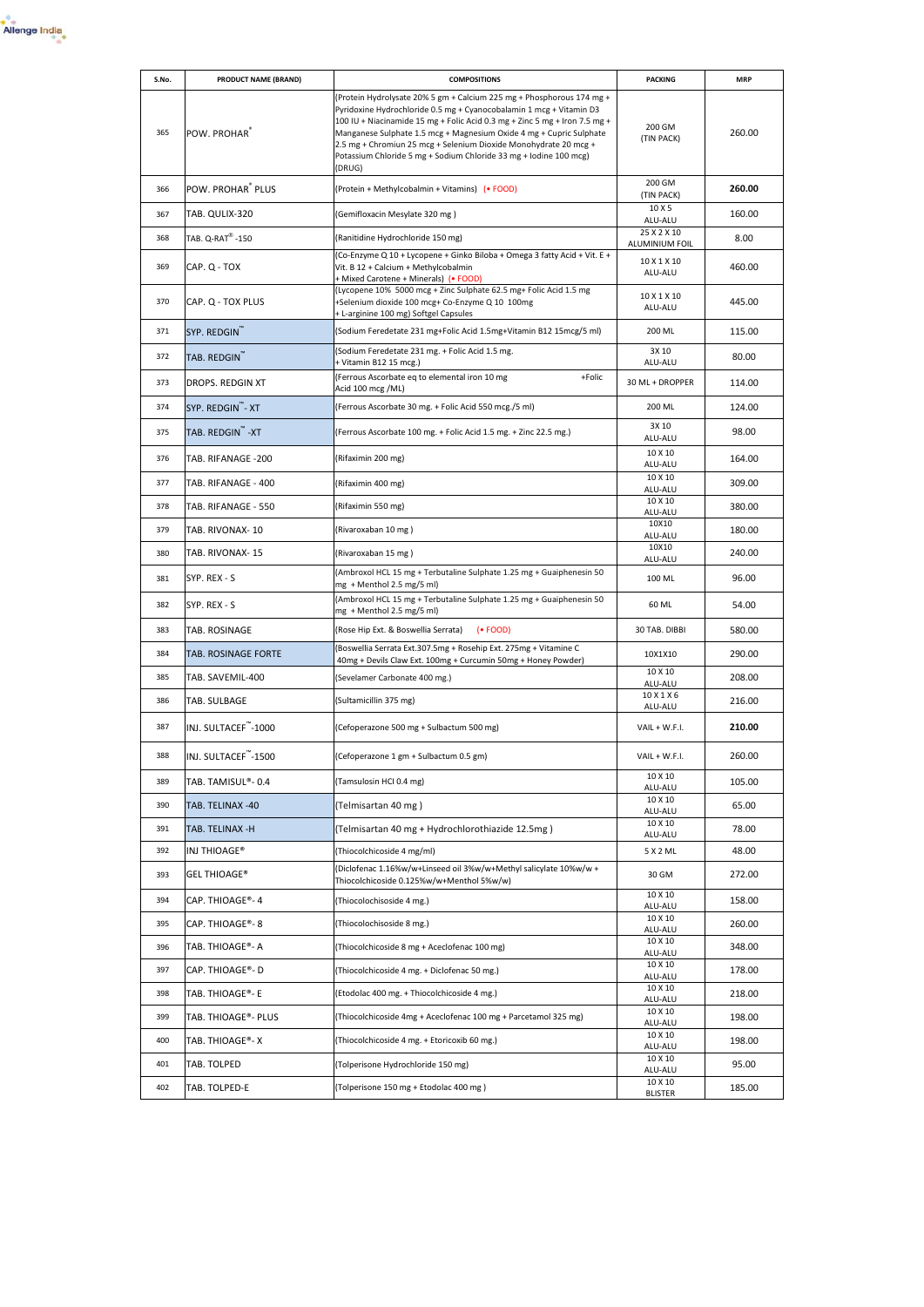| S.No. | PRODUCT NAME (BRAND)            | <b>COMPOSITIONS</b>                                                                                                 | <b>PACKING</b>                | <b>MRP</b> |
|-------|---------------------------------|---------------------------------------------------------------------------------------------------------------------|-------------------------------|------------|
| 403   | TAB. TRYLIN-10                  | (Amitriptyline Hydrochloride 10 mg)                                                                                 | 4 X 5 X 10<br><b>BLISTER</b>  | 25.50      |
| 404   | CAP. TRETINAC-10                | (Micronized Isotretinoin 10 mg)                                                                                     | 10 X 1 X 10<br><b>BLISTER</b> | 90.00      |
| 405   | CAP. TRETINAC-20                | (Micronized Isotretinoin 20 mg)                                                                                     | 10 X 1 X 10<br><b>BLISTER</b> | 150.00     |
| 406   | INJ.ULCIREB®-20                 | (Rabeprazole Sodium 20 mg)                                                                                          | VAIL + W.F.I.                 | 88.00      |
| 407   | TAB. ULCIREB <sup>®</sup>       | (Rabeprazole Sodium 20 mg)                                                                                          | 10 X 10<br>ALU-ALU            | 62.00      |
| 408   | TAB. ULCIREB <sup>®</sup> - D   | (Rabeprazole Sod. 20 mg + Domperidone 10 mg)                                                                        | 10 X 10<br>ALU-ALU            | 74.00      |
| 409   | CAP. ULCIREB <sup>®</sup> - DSR | (Rabeprazole Sod. 20 mg (ER) + Domperidone 30 mg SR)                                                                | 10 X 10<br>ALU-ALU            | 102.00     |
| 410   | CAP. ULCIREB® -DSR 40           | (Rabeprazole Sodium 40 mg+Domperidone 30mg SR)                                                                      | 10 X 10<br>ALU-ALU            | 140.00     |
| 411   | CAP. ULCIREB <sup>®</sup> - ISR | (Rabeprazole Sod. 20 mg (ER) + Itopride 150 mg SR)                                                                  | 10 X 10<br>ALU-ALU            | 138.00     |
| 412   | CAP. ULCIREB <sup>®</sup> - LS  | (Rabeprazole Sod. 20 mg +Levosulpirde 75 mg SR)                                                                     | 10 X 10<br>ALU-ALU            | 138.00     |
| 413   | CAP. ULCIREB® -PLUS             | (Rabeprazole 20 mg + Aceclofenac 200 mg. . (SR))                                                                    | 10 X 10<br>ALU-ALU            | 112.00     |
| 414   | TAB. URINAGE <sup>"</sup>       | (Flavoxate HCL 200 mg.)                                                                                             | 10 X 10<br>ALU-ALU            | 120.00     |
| 415   | CAP. URINAGE"-C                 | (D-Mannose 600 mg + Cranberry Extract 300 mg + Vitamin A 25 IU +<br>Vitamin C 30 mg Soft Gelatin Capsules) (. FOOD) | 10 X 10<br>ALU-ALU            | 208.00     |
| 416   | TAB. URINAGE <sup>"</sup> - O   | (Flavoxate HCL 200 mg. + Ofloxacin 200 mg.)                                                                         | 10 X 10<br>ALU-ALU            | 178.00     |
| 417   | TAB. URINAGE <sup>"</sup> - T   | (Tamsulosin Hcl 0.4 mg. + Dutasteride 0.5 mg.)                                                                      | 10 X 10<br>ALU-ALU            | 94.00      |
| 418   | TAB. UROLIV®                    | (Ursodeoxycholic Acid 150 mg)                                                                                       | 10 X 10<br>ALU-ALU            | 190.00     |
| 419   | TAB. UROLIV <sup>®</sup> -300   | (Ursodeoxycholic Acid 300 mg)                                                                                       | 10 X 10<br>ALU-ALU            | 360.00     |
| 420   | POW. Z.N.G. <sup>®</sup>        | (Energy Powder)<br>$(•$ FOOD)                                                                                       | 105 GM                        | 64.00      |
| 421   | TAB. ZENASE" - D                | (Serratiopeptidase 10 mg. + Diclofenac Sodium 50 mg.)                                                               | 10 X 10<br>ALU-ALU            | 78.00      |
| 422   | TAB. ZENASE" - DP               | (Diclo.Potassium 50 mg.+Paracetamol 325 mg.+<br>Serratiopeptidase 10 mg.)                                           | 10 X 10<br>ALU-ALU            | 84.00      |
| 423   | SUP. ZETAM <sup>"</sup>         | (Piracetam 500 mg./5ml)                                                                                             | 100 ML                        | 240.00     |
| 424   | INJ. ZETAM <sup>™</sup>         | (Piracetam 200 mg.)                                                                                                 | 5 X 15 ML                     | 74.00      |
| 425   | TAB. ZETAM <sup>"</sup> -800    | (Piracetam 800 mg.)                                                                                                 | 10 X 10<br><b>BLISTER</b>     | 138.00     |
| 426   | TAB. ZETAM " - PLUS             | (Ginkgo Biloba 60mg + Piracetam 800 mg.+ Vinpocetine 5mg)                                                           | 10 X 10<br>ALU-ALU            | 190.00     |
| 427   | SYP. ZINCOAGE-20                | (Zinc Gluconate 20 mg. / 5ml)                                                                                       | 100 ML                        | 74.00      |
| 428   | TAB. ZINCOAGE                   | (Zinc Acetate 50 mg.)                                                                                               | 10X10<br>ALU-ALU              | 52.00      |
| 429   | SYP. ZINCOAGE                   | (Zinc Acetate 50 mg. / 5ml)                                                                                         | 100 ML                        | 76.00      |
| 430   | TAB. ZOFLO - 200                | (Ofloxacin 200 mg.)                                                                                                 | 10 X 10<br>ALU-ALU            | 60.00      |
| 431   | TAB. ZOFLO - 400                | (Ofloxacin 400 mg.)                                                                                                 | 10 X 10<br>ALU-ALU            | 96.00      |
| 432   | SUP. ZOFLO - M                  | (Ofloxacin 50 mg + Metronidazole 120 mg + Simethicone 10 mg/5 ml)                                                   | 30 ML                         | 58.00      |
| 433   | CREAM. ZOFLO PLUS               | (Itraconazole 1% w/w + Ofloxacin 0.75 % w/w + Ornidazole 2 % w/w +<br>Clobetasol Propionate 0.05% w/w)              | 15 GM                         | 82.00      |
| 434   | SUS. ZOFLO-OR                   | (Ofloxacin 50mg + Ornidazole 125mg + Racecadotril 15 mg /5 ml)                                                      | 30ML                          | 87.00      |
| 435   | TAB. ZOFLO - OZ                 | (Ofloxacin 200 mg. + Ornidazole 500 mg.)                                                                            | 10 X 10<br>ALU-ALU            | 98.00      |
| 436   | TAB. ZOLIDOM <sup>"</sup>       | (Pantoprazole 40 mg. + Domperidone 10 mg.)                                                                          | 10 X 10<br>ALU-ALU            | 72.00      |
| 437   | TAB. ZULRIDE-25                 | (Levosulpiride 25 mg)                                                                                               | 10 X 10<br>ALU-ALU            | 65.00      |
|       |                                 | <b>NRX PRODUCTS</b>                                                                                                 |                               |            |
| 438   | TAB. ALSPAS FORTE               | (Chlordiazepoxide 5 mg. + Clidinium Bromide 2.5 mg.)                                                                | 5 X 2 X 10<br><b>BLISTER</b>  | 56.00      |
| 439   | TAB. AZO - F                    | (Alprazolam 0.25 mg. + Fluoxetine 20 mg.)                                                                           | 10 X 10<br>ALU-ALU            | 65.00      |
| 440   | TAB. AZO - P                    | (Alprazolam 0.25 mg. + Propranolol 20 mg.)                                                                          | 4 X 5 X 10<br><b>BLISTER</b>  | 52.00      |
| 441   | TAB. AZO - S                    | (Alprazolam 0.50 mg. + Sertraline 25 mg.)                                                                           | 10 X 10<br>ALU-ALU            | 68.00      |
| 442   | TAB. CLONAGE - 0.25             | (Clonazepam 0.25 mg)                                                                                                | 4 X 5 X 10                    | 22.70      |
| 443   | TAB. CLONAGE - 0.50             | (Clonazepam 0.50 mg)                                                                                                | <b>BLISTER</b><br>4 X 5 X 10  | 38.70      |
|       |                                 |                                                                                                                     | <b>BLISTER</b>                |            |